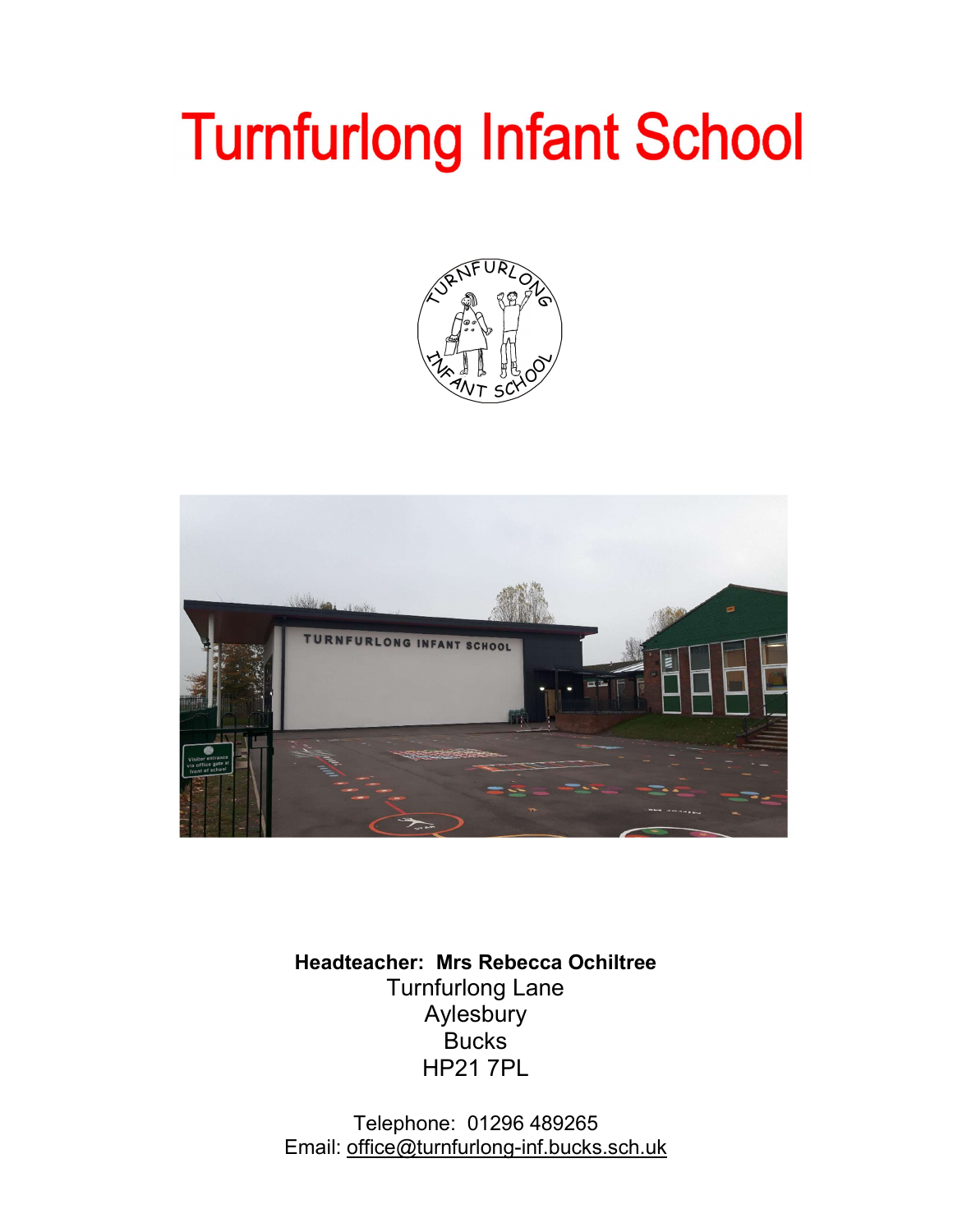## **CONTENTS**

| <b>Section 1</b>    | "What makes us special"                                                                 |
|---------------------|-----------------------------------------------------------------------------------------|
| Information about : | The aims of the school                                                                  |
|                     | The curriculum                                                                          |
|                     | Homework                                                                                |
|                     |                                                                                         |
|                     |                                                                                         |
| <b>Section 2</b>    | "Dates and key information"                                                             |
| Information about:  | Term dates                                                                              |
|                     | Staffing                                                                                |
|                     | Safeguarding                                                                            |
|                     | Pastoral care                                                                           |
|                     | Procedures to follow regarding absence                                                  |
|                     | <b>Discipline</b>                                                                       |
|                     | <b>SATs</b>                                                                             |
|                     | Lunches                                                                                 |
|                     | Library                                                                                 |
|                     | Contact with parents                                                                    |
|                     |                                                                                         |
| <b>Section 3</b>    | "Special Educational Needs and Equal<br>Opportunities"                                  |
| Information about:  | Special educational needs                                                               |
|                     | Equal opportunities                                                                     |
| <b>Section 4</b>    | "Governors, Local Authority and<br><b>Friends of Turnfurlong Infant School (FoTIS)"</b> |
| Information about:  | The governors and their role                                                            |
|                     | How to contact the Local Authority                                                      |
|                     | The involvement of FoTIS                                                                |
|                     | <b>Transfer to Junior School</b>                                                        |
|                     | <b>Appendices:</b>                                                                      |
|                     | A - Charging for Educational Visits                                                     |
|                     | <b>B</b> – Emergency Closures                                                           |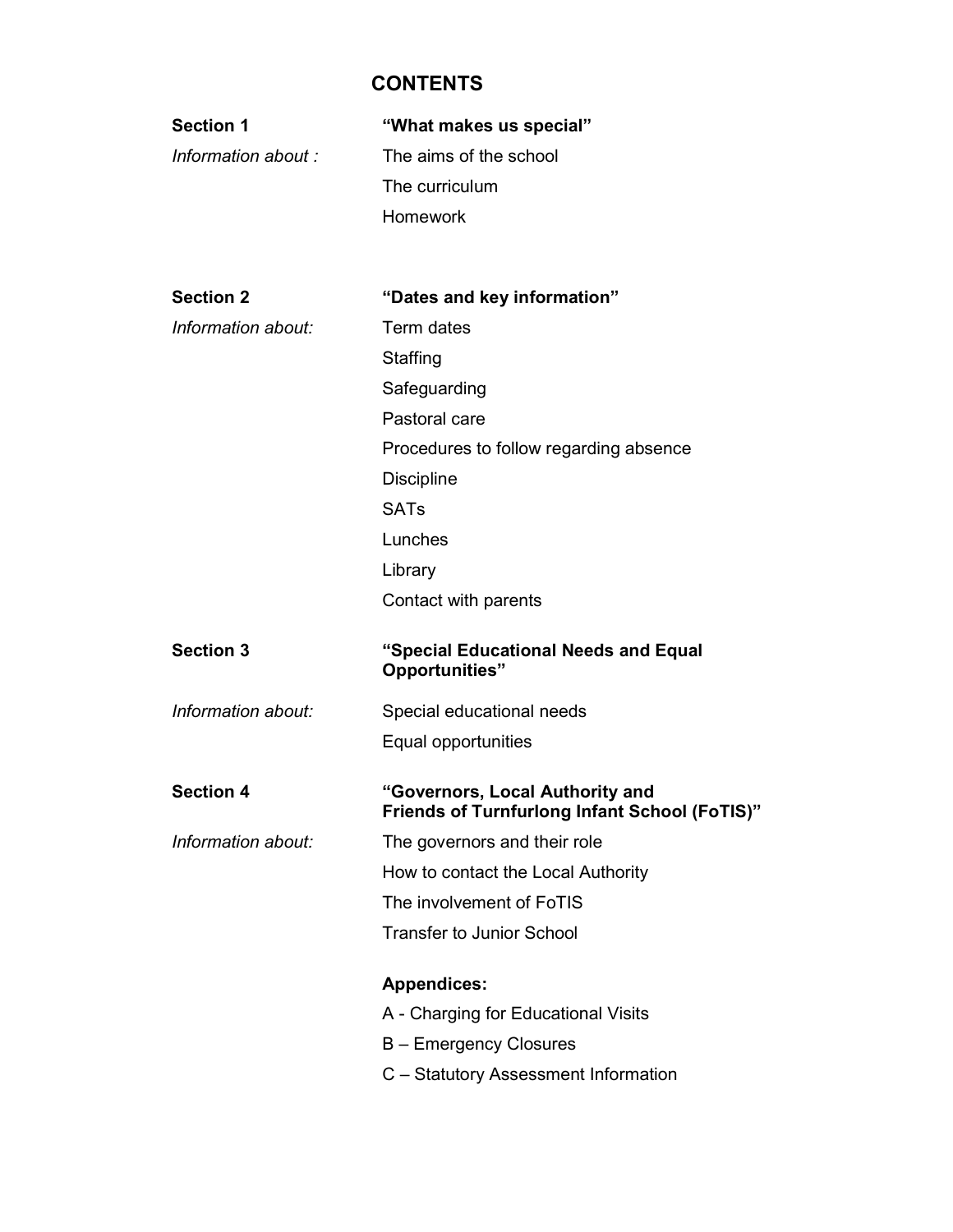## Aims of the School

We are passionate about education and have uncompromising aspirations for every individual and for our school to be an exceptional community of lifelong learners. Our school:

- Ensures there is a warm, welcoming and secure environment for all
- Provides children with positive role models
- Provides high quality, personalised and inspirational teaching and learning
- Offers a creative and adventurous curriculum delivered by a team of committed and reflective practitioners
- Expects high standards for behaviour and conduct
- Fosters a culture in which every child's contribution is encouraged and valued and where achievements are celebrated
- Builds genuine, collaborative partnerships between children, staff, parents, governors and the local and wider community
- Celebrates the uniqueness of our Infant School status

## The School

Turnfurlong Infant School is situated approximately one mile from the centre of Aylesbury. The school was built in 1975 and is a single storey building with extensive playing fields. In September 2017 we opened a purpose-built nursery at the school.

We have an authorised admission number of 90 children in each year group. There are four year groups within the school – Nursery, Reception, Year 1 and Year 2. Our nursery class is for children aged from two to four. It has morning and afternoon places for 30 children, including up to four places for two year olds who are entitled to early education funding. The Nursery is staffed by qualified teachers and support staff.

The school has a catchment area bounded by Camborne Avenue north side, Cam Mead, Long Meadow, Limes Avenue, Craigwell Avenue, Tring Road west side, High Street west side, Exchange Street south side, Walton Road east side and Wendover Road east side.

At the heart of our school is the quality of the relationships between staff and children and visitors often comment on the warm and caring atmosphere. It is this supportive and caring environment that enables children to both enjoy school and feel able to take on challenges in their learning. This enables all our children to reach their full potential.

Our curriculum is varied and exciting and it is designed to build on children's skills and experiences as they move through Early Years and Key Stage 1. Learning is linked to 'hands on' opportunities and extended through visits beyond the

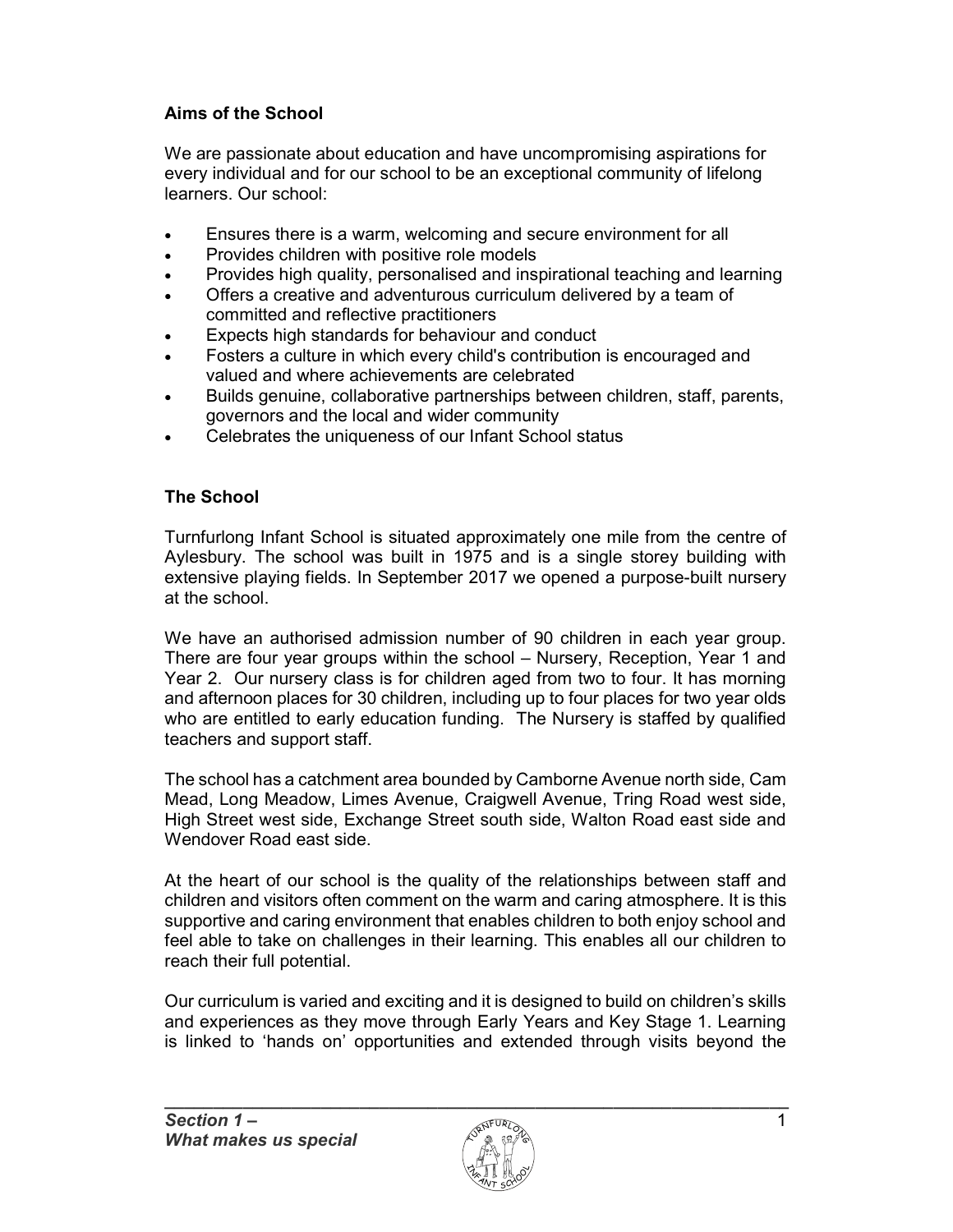classroom both in the local area and further afield. We also enjoy welcoming visitors to school to further enrich the curriculum.

We encourage parents to be an active part of the school. As well as welcoming parent helpers in the classrooms or on trips, each term we hold an involvement morning when parents attend a short workshop before visiting the classes to work alongside their children. We hold information sessions throughout the year to share school practice with parents, e.g. preparation for starting school, how we teach reading, the Year 1 phonics screening test, and preparation for SATs.

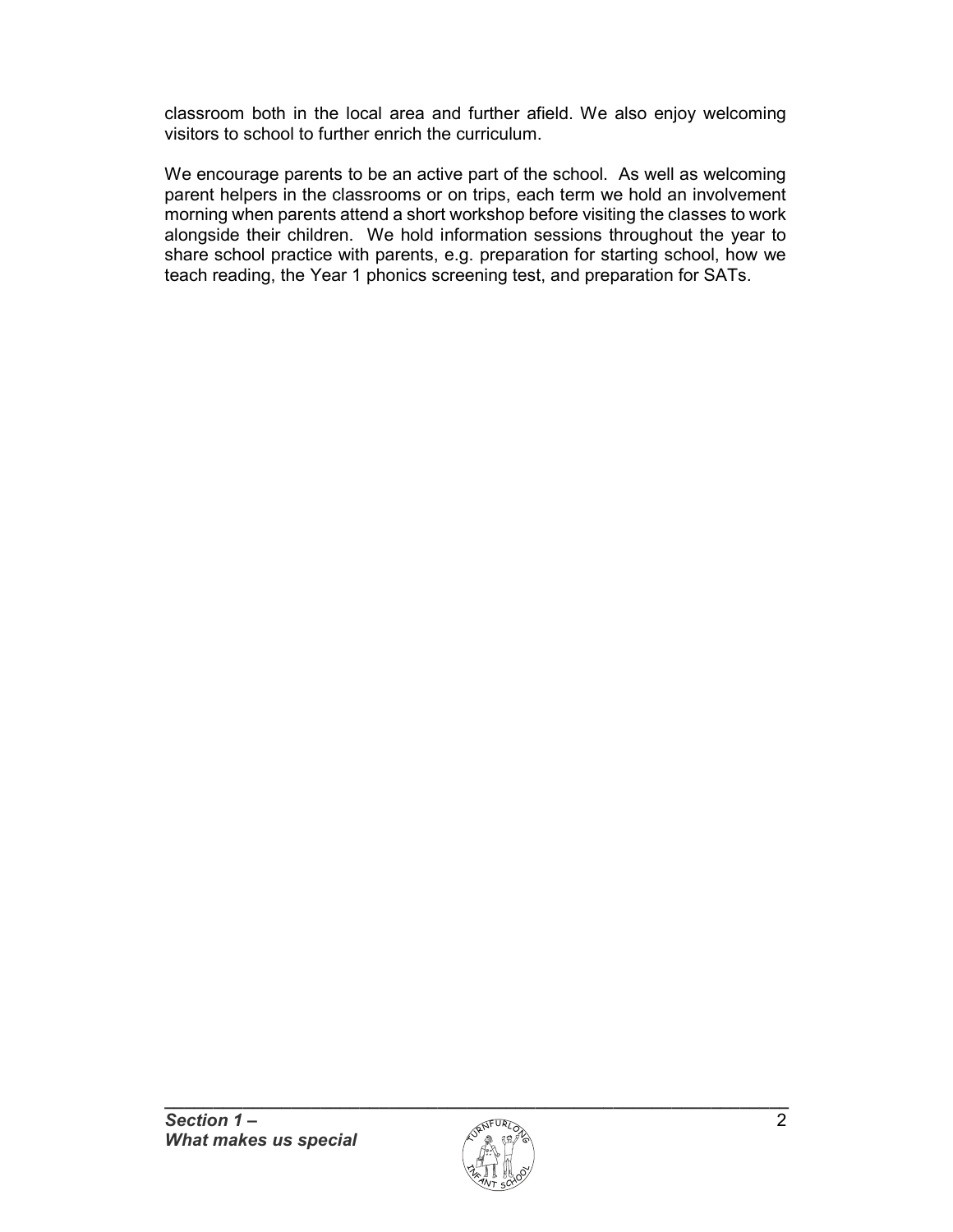## The Curriculum

Reading: The school uses a 'banded' approach to books that are used for the teaching of reading and, in the early stages of learning to read, these are closely linked to children's developing phonological knowledge. We have recently purchased new materials from the Collins 'Big Cat' scheme to support this. Other published reading programmes are also used to stimulate further interest and enjoyment and provide extra practice at the different stages in children's reading development.

Our core phonics scheme is 'Read Write Inc'. When children start school our initial teaching focuses on Phase 1 of the 'Letters and Sounds' programme (DFEE). The children also learn to read by word recognition, gradually building up a sight vocabulary. All children are expected to take reading books home and to borrow books regularly from the school library. The school has also produced a leaflet to provide guidance and suggestions on how you, the parents, might help your child with reading.

Language and Literacy: Stories are at the heart of our literacy teaching throughout the school and we use a variety of teaching techniques including drama, storytelling and storyboarding to support children's development in writing. We encourage and support all our children to be confident and articulate speakers. Writing follows a structured programme from the initial stages of emergent writing in Nursery and Reception to more complex written language for a variety of purposes. Children are taught to apply rules of grammar and spelling, making full use of dictionaries and reference material.

Handwriting: The 'Read Write Inc' scheme supports letter formation in Reception. In Reception, children have lots of opportunities to develop their fine motor skills to support their writing development and pencil control. From Year 1 onwards our core handwriting scheme is 'Penpals'. Handwriting skills are taught as a specific exercise in Year 1 and 2.

Maths: The school aims to encourage a positive and interested approach to maths and an awareness of the uses of maths in everyday life through practical experience and processes of enquiry and experiment. The school follows the Singapore Maths curriculum in Year 1 and 2 which seeks to develop mathematical skills and knowledge, accompanied by the quick recall of basic facts. Extension activities are built into the planning to challenge children. A support programme has been developed for those who need additional reinforcement.

Science: Scientific activities are introduced as part of the half termly topic programme. The aim is to teach and develop aspects of scientific thinking such as observing, pattern-seeking, devising, carrying out and evaluating experiments, communicating and applying these ideas and knowledge to new problems. Topics will include the study of living things and their environment, forces, energy and materials with an emphasis on hands-on investigation.

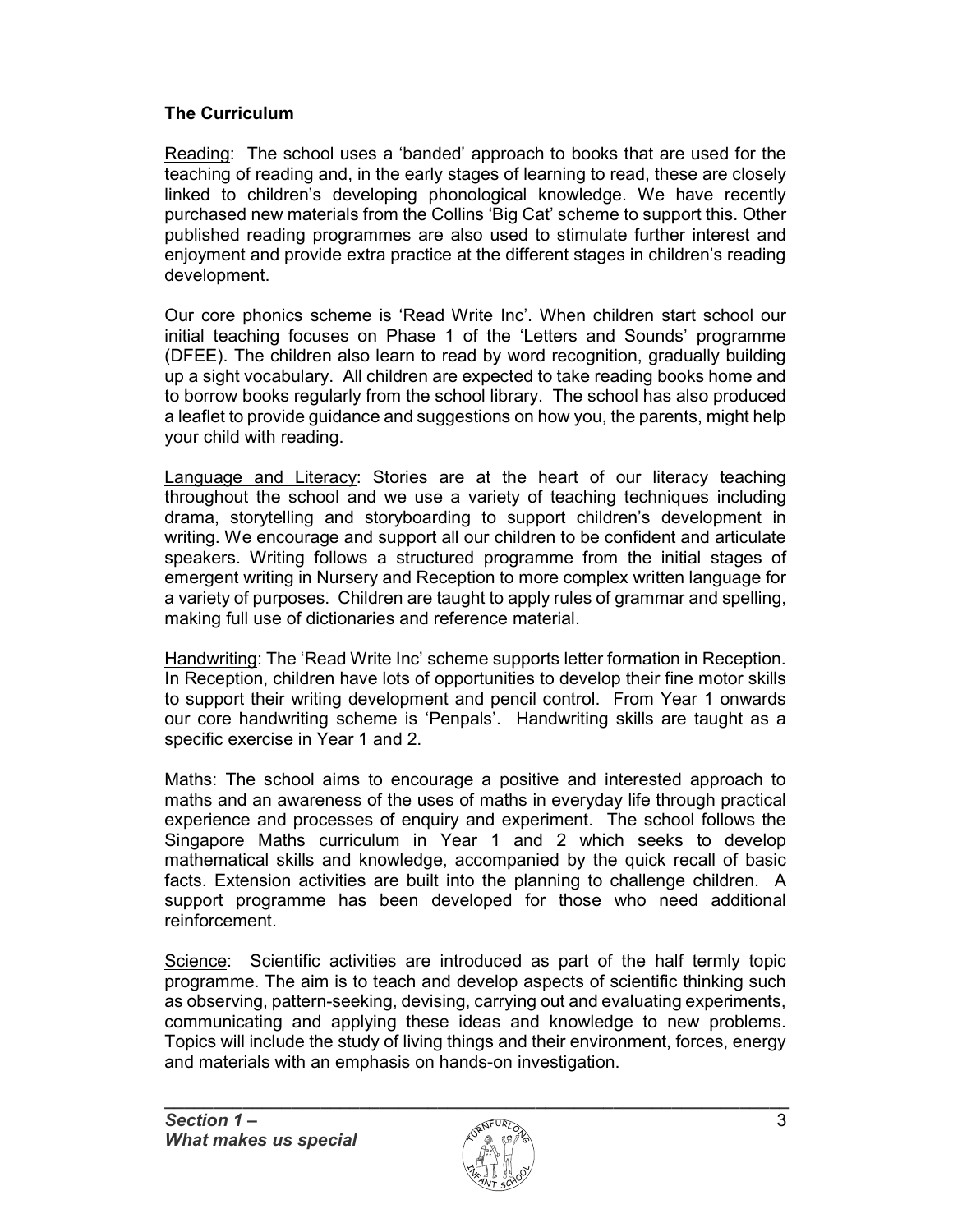Computing: The school has a suite which comprises 15 networked machines and an overhead projector system. Each workstation has a 17" hard glass flat touch screen, mouse control and keyboard with lower case letters. The school also has a bank of 90 iPads which are used to support and enhance the curriculum. All children throughout the school work in the computing suite as part of their weekly timetable. Each classroom has an interactive whiteboard which is used to support all areas of the curriculum. Our filtering system ensures that only appropriate websites can be accessed.

Design Technology: All children are given the opportunity to develop their skills and their capacity for designing and understanding design by using a wide variety of tools, equipment and materials. They follow a process of planning, making, evaluating and refining.

Art: Children will experience a range of activities and techniques, including drawing, painting, weaving, collage and basic sewing skills.

Music: During music lessons, in addition to singing for enjoyment in a group, there is an opportunity to experiment with and develop skills using a variety of musical instruments. Our music teaching is enhanced by weekly 'sing and sign' assemblies where children from Reception to Year 2 learn to sign BSL alongside singing pieces of popular music.

PE: We are fortunate to have a specialist PE teacher who teaches PE from Reception to Year 2. Lessons take place in the Hall which has a full range of apparatus or on the playground or field using small apparatus. PE includes gymnastics, games and dance. The school Sports Day is held during the summer term. The wearing of jewellery is not allowed for PE sessions. Children must be able to remove and replace their earrings or they should not wear them on PE days. Religious headscarves should be removed.

History: The school's aim is to enable children to develop an understanding of time and the past through learning about changes in their own lives and within the memory of living people. They also learn about people who have made an impact on history, the history of their own local area, their country and the wider world.

Geography: The school's aim is to help the children to develop a sense of place by developing the skills, knowledge and understanding of their home area, their country and the wider world. They use geographical information and resources to ask and answer questions and to make connections in their learning.

Sex Education: No formal sex education is given in the school, but children's questions are answered by the class teacher in a simple and direct manner as and when necessary.

Religious Education: Religious Education is an important part of the school assembly which is held daily. The focus of the assembly is different each day,

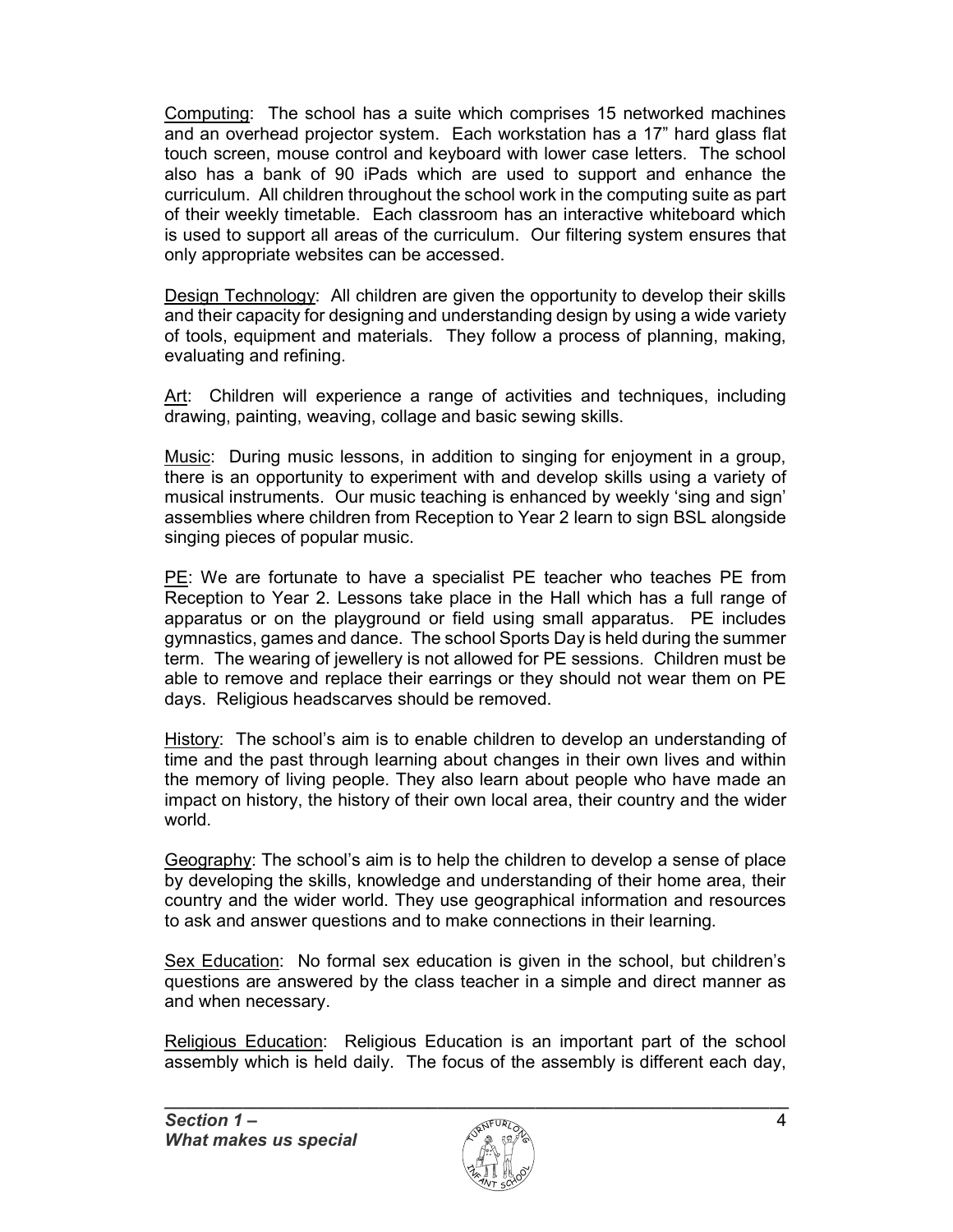including stories, singing, recognition of special events or festivals, positive behaviour and children's work.

Friday is our very special 'Celebration Assembly' when children's behaviour and effort during the week is recognised. We celebrate out of school awards, e.g. sporting, dancing, musical achievements with a round of applause. Each teacher chooses a child in their class to receive the 'Headteacher's Award' sticker. The midday meal supervisors also nominate children for special recognition and these children sit with the Headteacher at the Headteacher's special table on a Monday lunchtime.

The school is not affiliated to any particular religious denomination. Assemblies and classroom teaching reflect the fact that the religious traditions in Great Britain are mainly Christian, whilst taking account of the teaching and practices of other principal religions represented in Great Britain. In addition to the assembly, Religious Education takes place in the classroom, relating day to day events and moral issues to relevant stories and examples from the Bible and materials from other faiths. Pupils may be withdrawn from assembly or religious instruction. Any parent wishing to do so should contact the Headteacher. Religious Education conforms to the requirements of the 1988 Education Act.

PSHCE: PSHCE pervades the whole ethos of Turnfurlong Infant School involving the development of a healthy attitude to personal welfare and the care of others, being safe and forming positive relationships. The children are given opportunities to share, discuss and extend their own ideas, attitudes and values. Particular emphasis is given to:

- Personal Development including honesty, politeness, good manners, appearance and punctuality. Children learn to respect the views of others and be able to reason and make choices recognising the difference between right and wrong.
- Social Development where respect for themselves, their family, others in the local and wider community is important. Children are encouraged to show care for all people irrespective of differences in their way of life and learn how to manage personal relationships.
- Health this is dealt with in cross curricular links with science and covers nutrition, personal hygiene, exercise, safety, growth and change.
- **Citizenship** we encourage the children to realise how their actions impact on others. We promote good relationships in school and the wider community. We emphasise the importance of following British values.

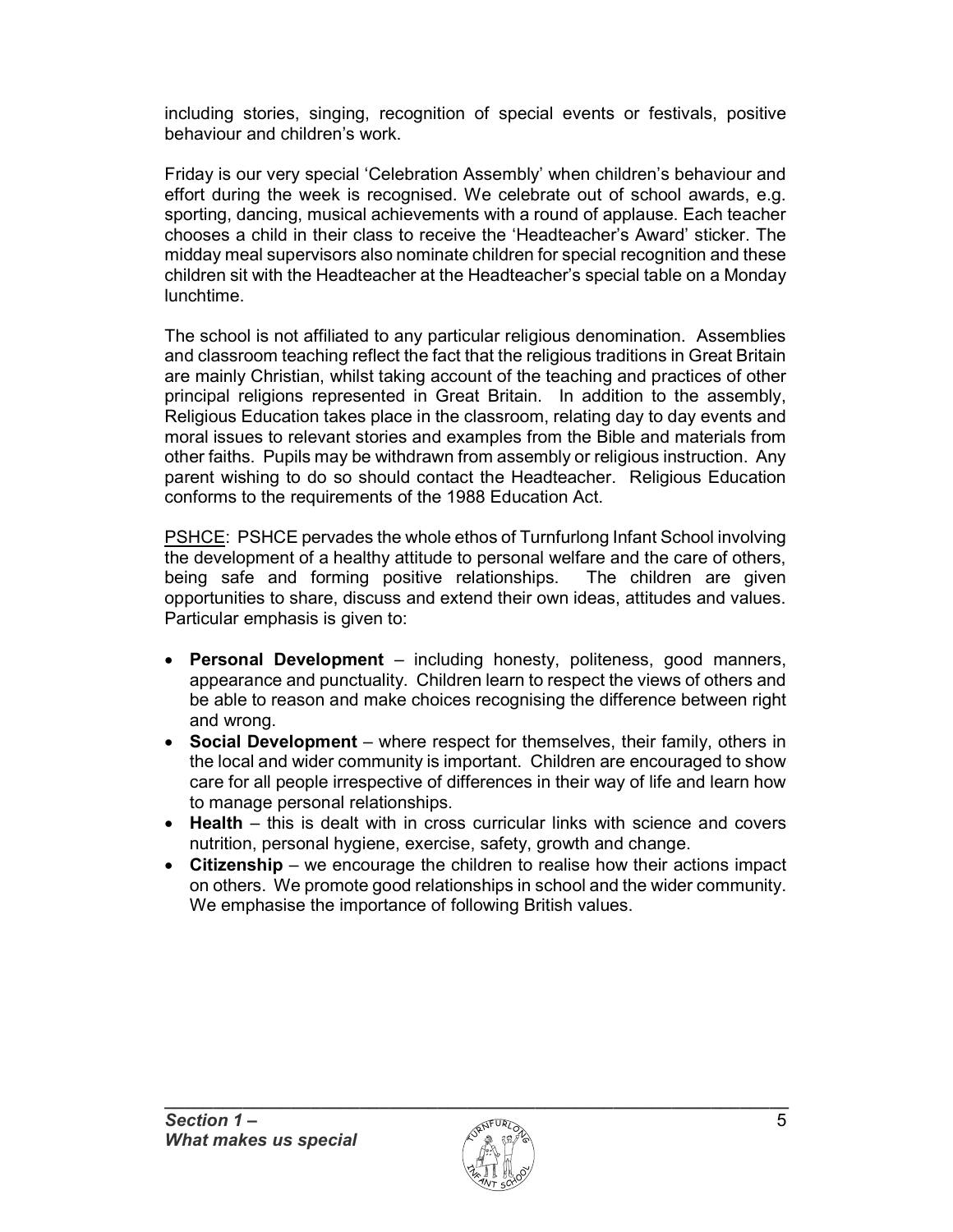## Homework

All children will regularly bring home reading and library books which we encourage you to share with your child. Weekly homework is as follows:

| Reception | Reading, phonics and handwriting       |
|-----------|----------------------------------------|
| ∣ Year 1  | Reading, handwriting and spelling      |
| Year 2    | Reading, spelling and a maths activity |

A termly information sheet, produced by each year group, advises parents of topics to be covered, enabling them to support their children and be informed about activities being undertaken in the classroom. This information is also available on our school website.

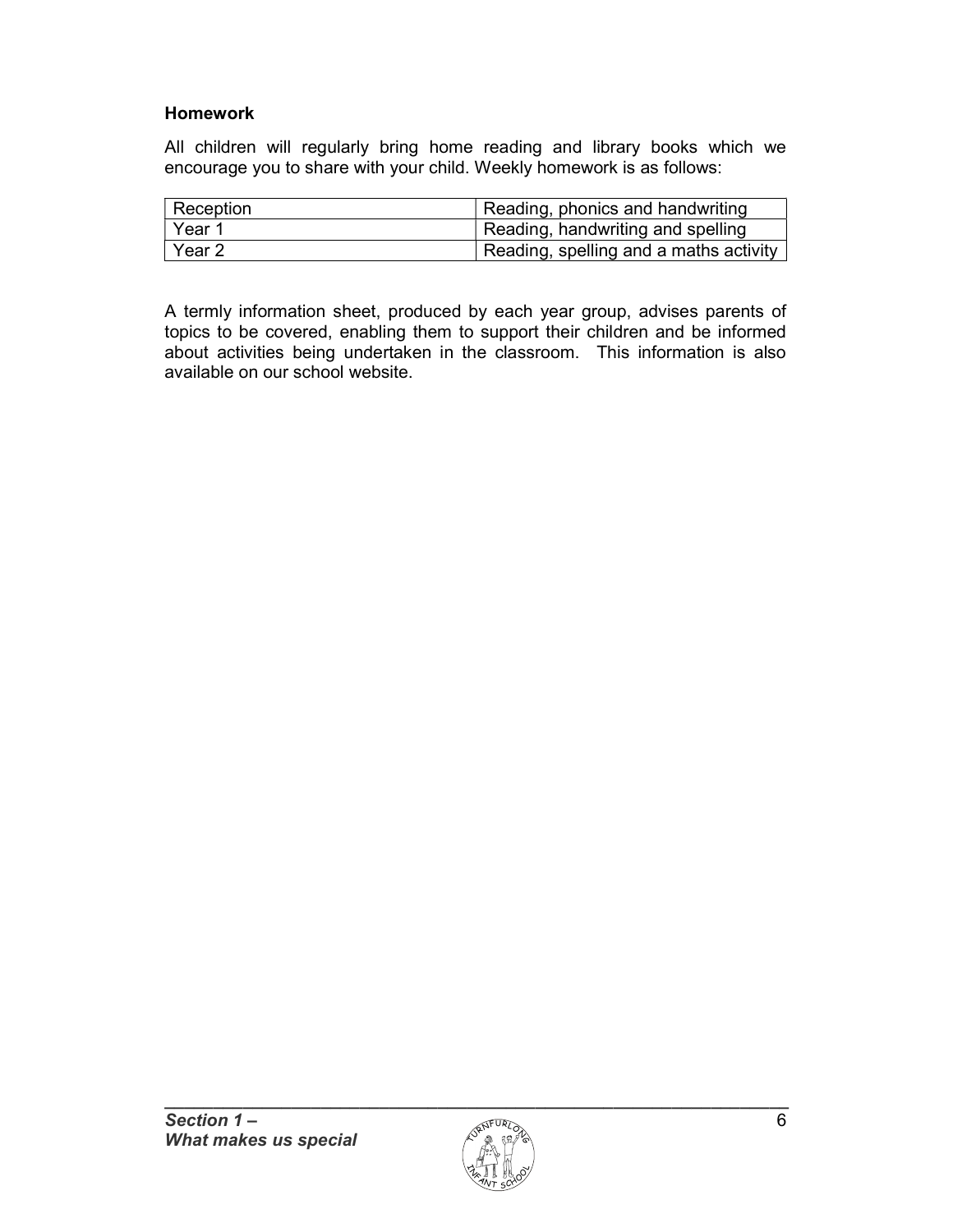## School Term and Holiday Dates 2021-2022

|                                                | Open on morning of                                                                                                               | Close at end of afternoon of |  |
|------------------------------------------------|----------------------------------------------------------------------------------------------------------------------------------|------------------------------|--|
| <b>Autumn Term</b>                             | Thursday 2 September 2021                                                                                                        | Thursday 21 October 2021     |  |
|                                                | Monday 1 November 2021                                                                                                           | Friday 17 December 2021      |  |
| <b>Spring Term</b>                             | Thursday 6 January 2022                                                                                                          | Friday 18 February 2022      |  |
|                                                | Monday 28 February 2022                                                                                                          | Friday 8 April 2022          |  |
| <b>Summer Term</b>                             | Monday 25 April 2022                                                                                                             | Friday 27 May 2022           |  |
|                                                | Tuesday 7 June 2022                                                                                                              | Wednesday 20 July 2022       |  |
| <b>Staff</b><br><b>Training</b><br><b>Days</b> | Wednesday 1 September 2021<br>Friday 22 October 2021<br>Tuesday 4 January 2022<br>Wednesday 5 January 2022<br>Monday 6 June 2022 |                              |  |

## 2022-2023

|                                                | Open on morning of                                                                                                             | Close at end of afternoon of |  |
|------------------------------------------------|--------------------------------------------------------------------------------------------------------------------------------|------------------------------|--|
| <b>Autumn Term</b>                             | Tuesday 6 September 2022                                                                                                       | Thursday 20 October 2022     |  |
|                                                | Monday 31 October 2022                                                                                                         | Tuesday 20 December 2022     |  |
| <b>Spring Term</b>                             | Thursday 5 January 2023                                                                                                        | Friday 10 February 2023      |  |
|                                                | Monday 20 February 2023                                                                                                        | Friday 31 March 2023         |  |
| <b>Summer Term</b>                             | Monday 17 April 2023                                                                                                           | Friday 26 May 2023           |  |
|                                                | Tuesday 6 June 2023                                                                                                            | Friday 21 July 2023          |  |
| <b>Staff</b><br><b>Training</b><br><b>Days</b> | Friday 2 September 2022<br>Monday 5 September 2022<br>Friday 21 October 2022<br>Wednesday 4 January 2023<br>Monday 5 June 2023 |                              |  |

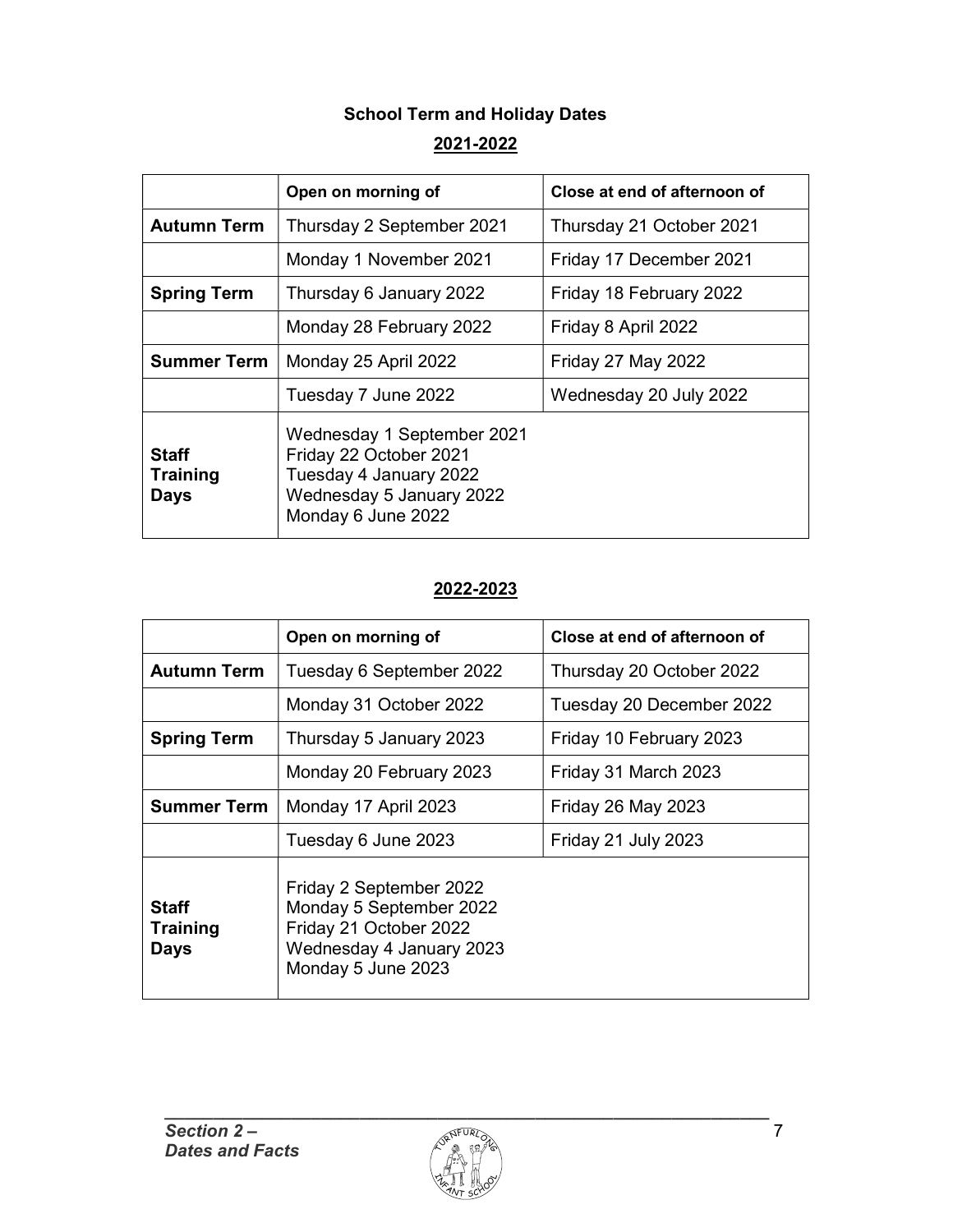## Our Teaching Staff

Please see list on website.

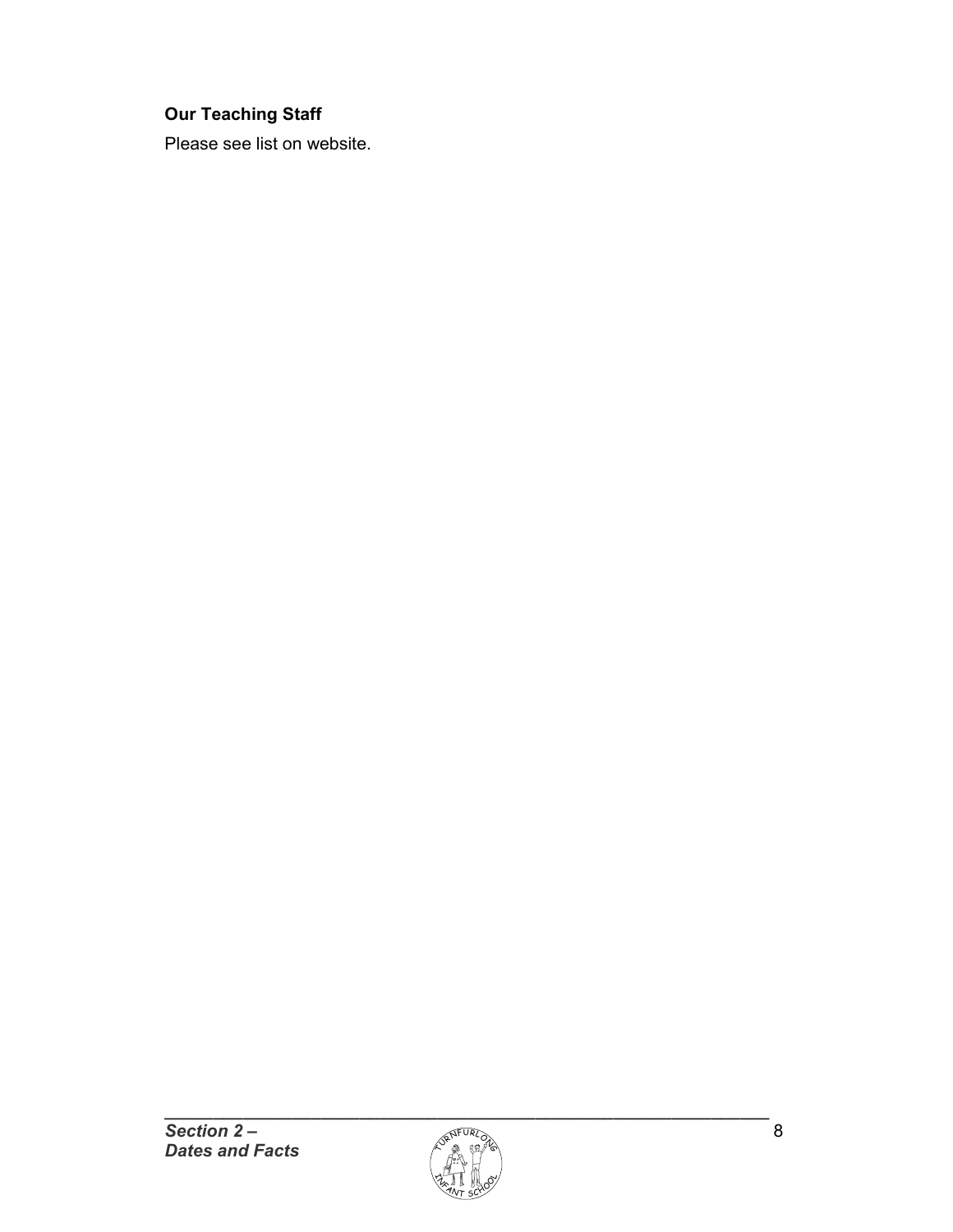## General Information

Gates open at 8.45am and parents must take their child to the outside door of their child's classroom and hand their child over to their class teacher or teaching assistant. Gates are locked at 9.00am.

Parents should encourage their children to walk to school. The school is linked with the Buckinghamshire County Council 'Walk to School' initiative.

#### Pastoral Care

Class teachers are responsible for the children's care and well-being and they will refer any particular concerns to the Headteacher.

The school has a number of Teaching Assistants with First Aid qualifications who attend to children who become unwell, contacting parents if it is necessary for the child to go home.

All classes have a Teaching Assistant.

Parents are encouraged to bring to the attention of the class teacher any concerns about their child, and similarly the class teacher will consult parents if the school has any concerns. Parents should inform the class teacher if their child suffers from asthma, hay fever or particular allergies.

#### **Safeguarding**

At this school, the health, safety and well-being of every child are our paramount concern.

To promote a safe environment for pupils, our selection and recruitment policy includes all checks on staff and regular volunteers' suitability, including Disclosure & Barring Service checks in accordance with current legislation.

In accordance with our responsibilities under section 175/157 of the Education Act 2002 and 'Keeping Children Safe in Education' September 2019, we have a Designated Safeguarding Lead for Child Protection (Mrs Rebecca Ochiltree) and two deputy Safeguarding Leads (Mrs Jenny Glen and Mrs Karen Henry).

Occasions do arise when our concern about a child mean we have to consult other agencies. Whilst we would always aim to work in partnership with parents there may be exceptions to this when concerns are raised for the protection of a child. On very rare occasions Social Care, whilst undertaking an investigation under s47 of the Children Act 1989, may want to speak to a child without a parent's knowledge. This would be a decision made in collaboration with partner agencies and would only be done in situations where a child might be at immediate risk. To gain consent at this point may increase the level of risk to the child or cause evidence of a crime to be lost.

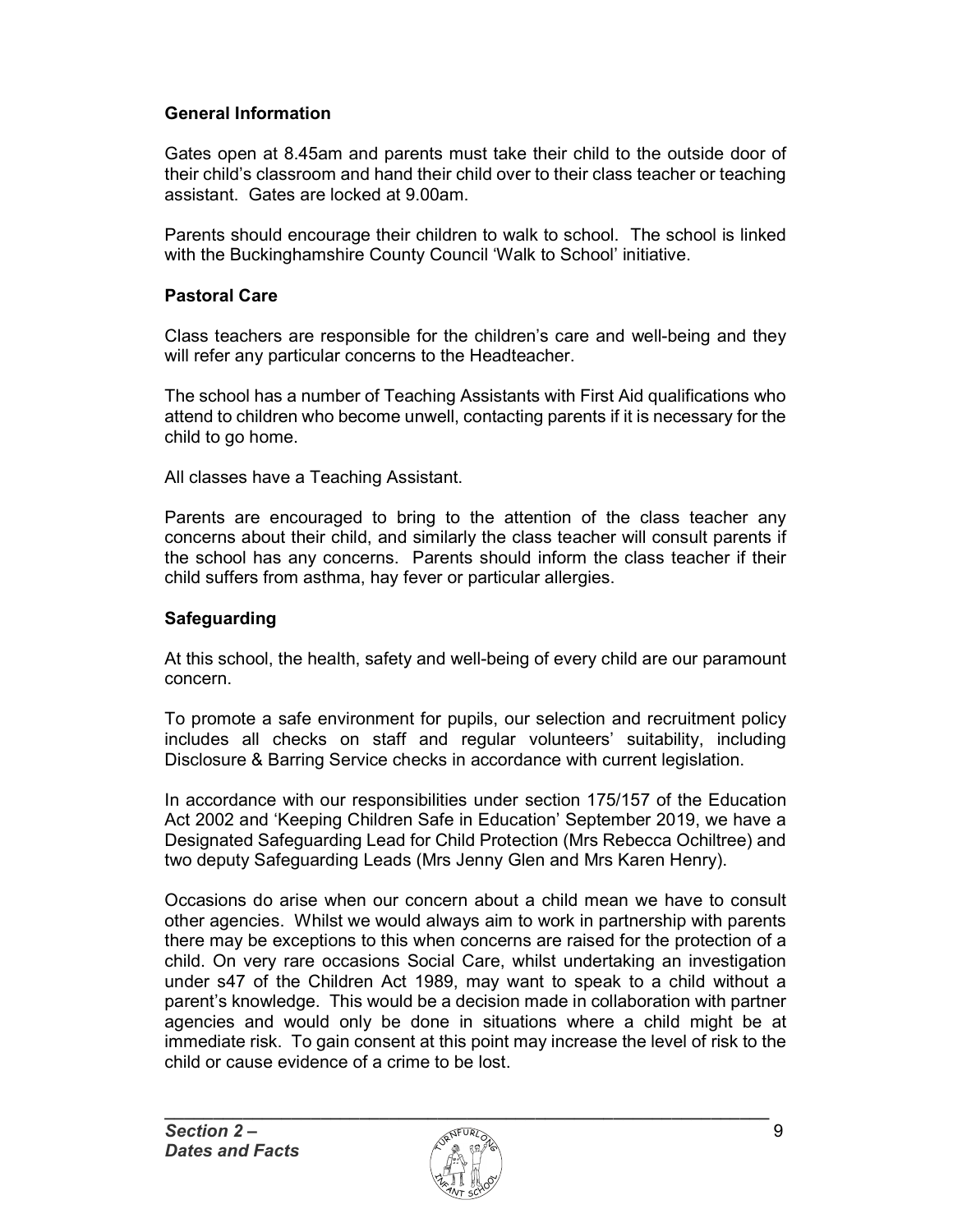The procedures, which we follow, have been laid down by the Local Safeguarding Children's Board, and the school has adopted the Buckinghamshire County Council Child Protection Policy. If you want to know more about our procedures, please speak the Headteacher, Mrs Rebecca Ochiltree, or your child's class teacher. The child protection policy can be found on the school website: www.turnfurlong-inf.bucks.sch.uk (Our school – Statutory Policies)

## Absence from school

Parents are requested to telephone or email school on the first day of their child's absence. When in school a child should be fit to participate in all activities, including outdoor playtime and PE. If there is any special reason to prevent this, a note of explanation is required. Children who have had sickness or diarrhoea should not return to school until 48 hours after the last episode of illness.

## Holidays

Children should not take holidays during term time. The school does not provide work for children who take holidays during term time.

## Discipline and Behaviour

The school has a behaviour policy which outlines standards of good, helpful and considerate behaviour. This document is available from the school office and the school website. The behaviour policy can be found on the school website: www.turnfurlong-inf.bucks.sch.uk (Our school – Statutory Policies)

All parents are issued with a code of conduct leaflet that they are encouraged to read with their children. If a child's behaviour is persistently unacceptable, the parents are invited to a discussion with the Headteacher and class teacher to agree on a suitable course of action. The support and co-operation of parents is vital in establishing acceptable codes of behaviour. All staff put emphasis on encouraging good behaviour and reward with praise and stickers.

The school has produced a Code of Conduct, and a Home-School Agreement which is signed by parents and Headteacher.

#### Statutory Assessment

During a child's time at Turnfurlong Infant School we are continuously assessing children's learning, development and progress but there are also some assessment points in the Early Years Foundation Stage and Key Stage 1 curriculum for all children in settings in England.

In the Nursery, parents of children who are two will be involved in a discussion with their key worker about their child's progress and development. This discussion is based on the observations that key worker's and parents have made of each child.

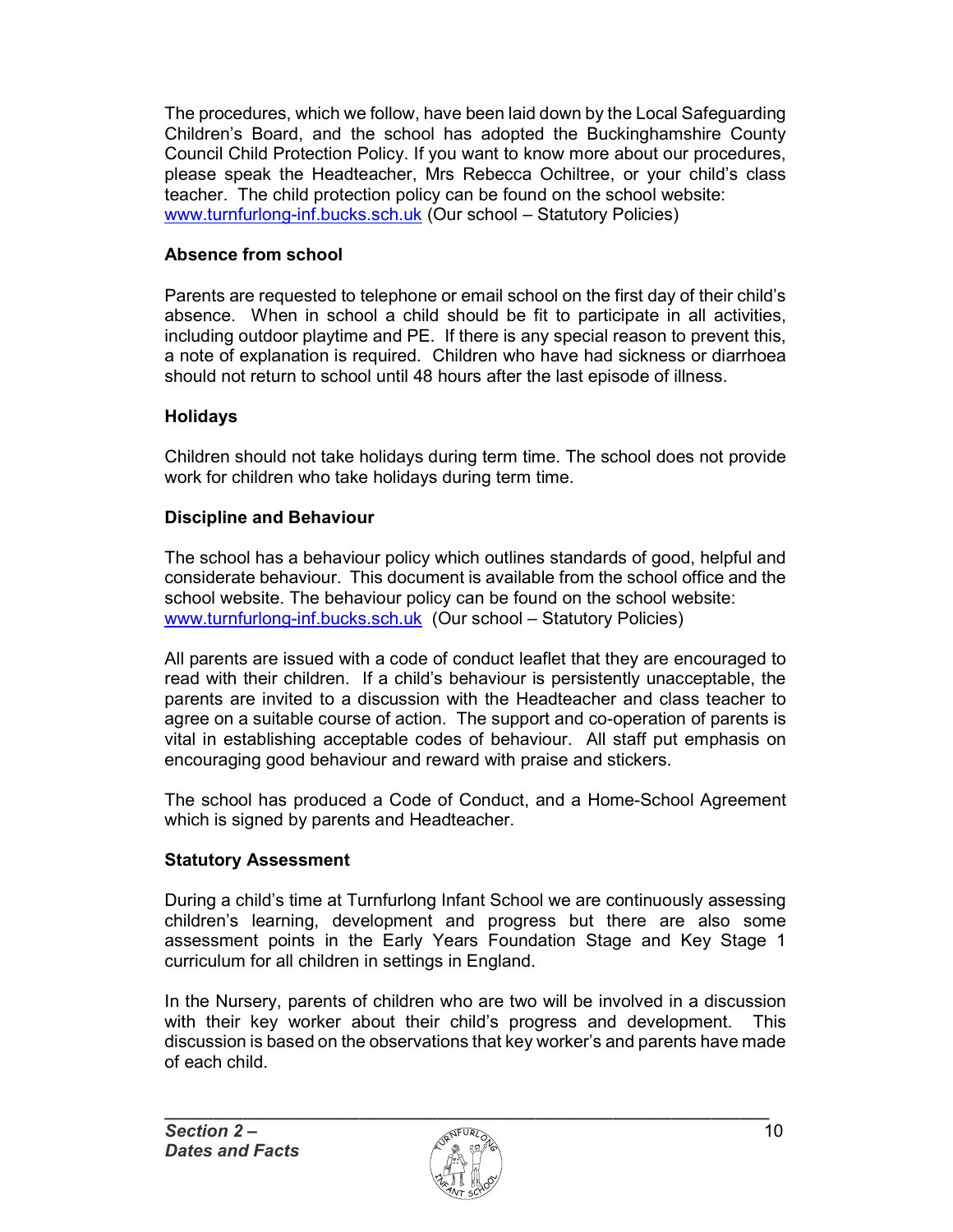At the end of Reception, children are assessed in all seven areas of learning in the Early Years Foundation Stage. Teacher's also assess to see if a child has reached the expected 'Good Level of Development' (GLD) in all of the following areas of learning; Personal Social and Emotional Development, Communication and Language, Physical Development, Literacy and Mathematics. Teacher assessment is based on observation and knowledge of what each child can do by the end of the Summer term. The children in Reception are not being tested but at the end of the year parents are told if their child is working towards the GLD (are emerging), if they have reached the GLD (are expected) or if they have exceeded the GLD (are exceeding).

At the end of Year One all children take part in the phonics check where a child's ability to apply their phonics knowledge is assessed with a national screening test. This is a short test that is carried out by the teacher. Children take this one at a time with their teacher. Parents are told if their child has or has not met the expected standard in phonics.

Children in Year Two participate in the National Curriculum Standard Assessment Tests (SATs) each year. Results of these are reported to parents with their child's report. See also Appendix 'D'.

## Meals

All children are entitled to a free school lunch. Our hot meals are provided by Chartwells. If you would prefer your child to bring their own packed lunch, it should be packed in a named container. Drinks should be non-fizzy and in nonbreakable containers. We ask parents to ensure that these containers do not leak. Due to allergies and intolerances sweets are not allowed in school. Please note that because of a number of serious allergies in school, we are a 'nut free' school. This means that children should not bring sandwiches with peanut butter or Nutella, or nut products of any description.

## School Library

Children are encouraged to choose books from the school library to take home. Parents are requested to encourage their children to take care of the books and return them in good condition. Parents are asked to pay for lost or damaged school books.

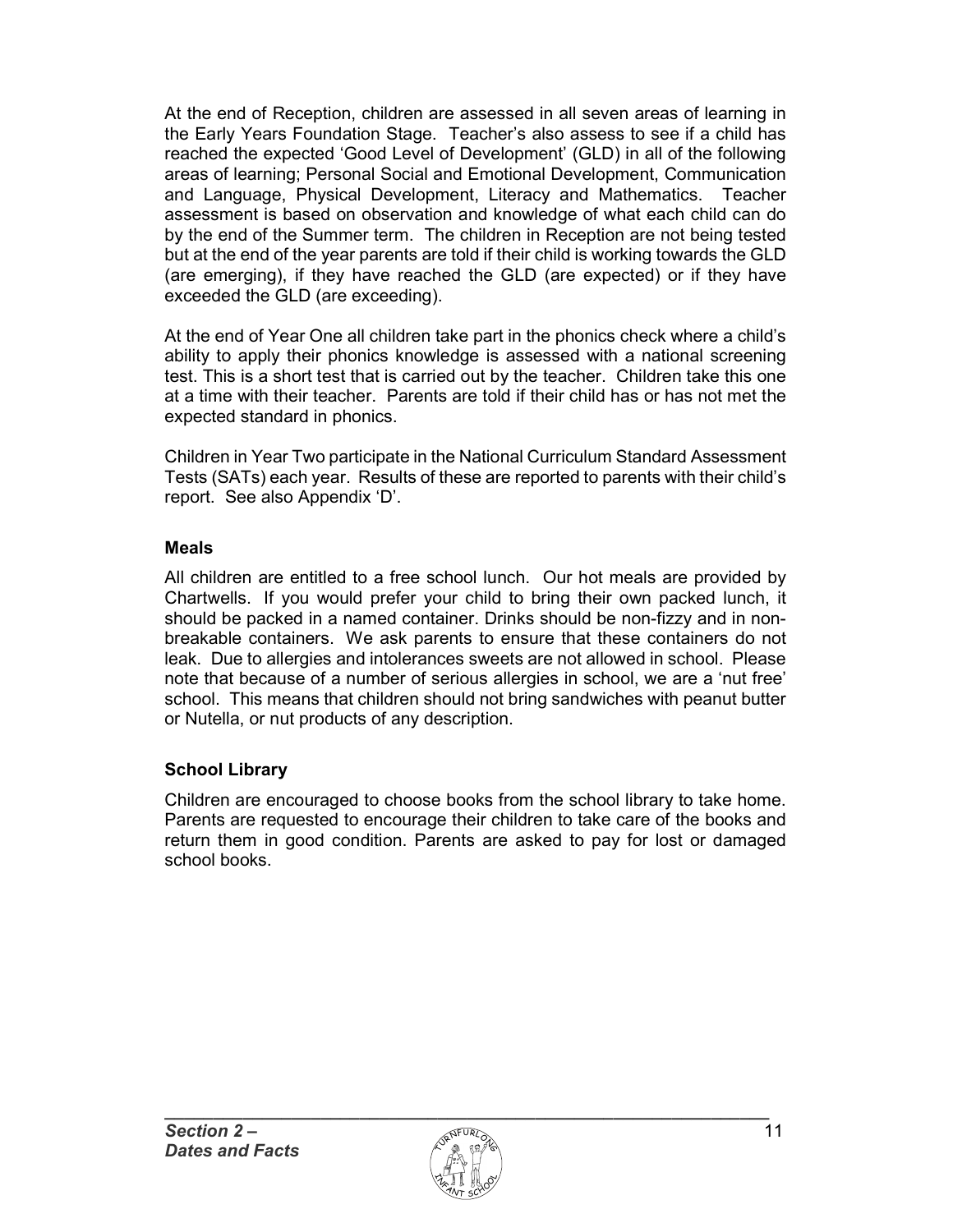## Contact with Parents

In the Autumn term there is a formal meeting with parents at which agreed targets will be set. In the Spring term a meeting is held to review and update targets. In the second half of the Summer term a detailed written report is produced to inform parents of progress made throughout the year including the outcome of statutory assessments.

Once each term, at our parent involvement sessions, parents are invited into school to learn more about specific aspects of teaching and learning at school.

Parents are welcome to come to school at any time to discuss any issues relating to their child. We request that a telephone call or note be sent to find a mutually convenient time to meet with the class teacher. An appointment will be made as soon as possible. It will usually be the same day but certainly within 48 hours.

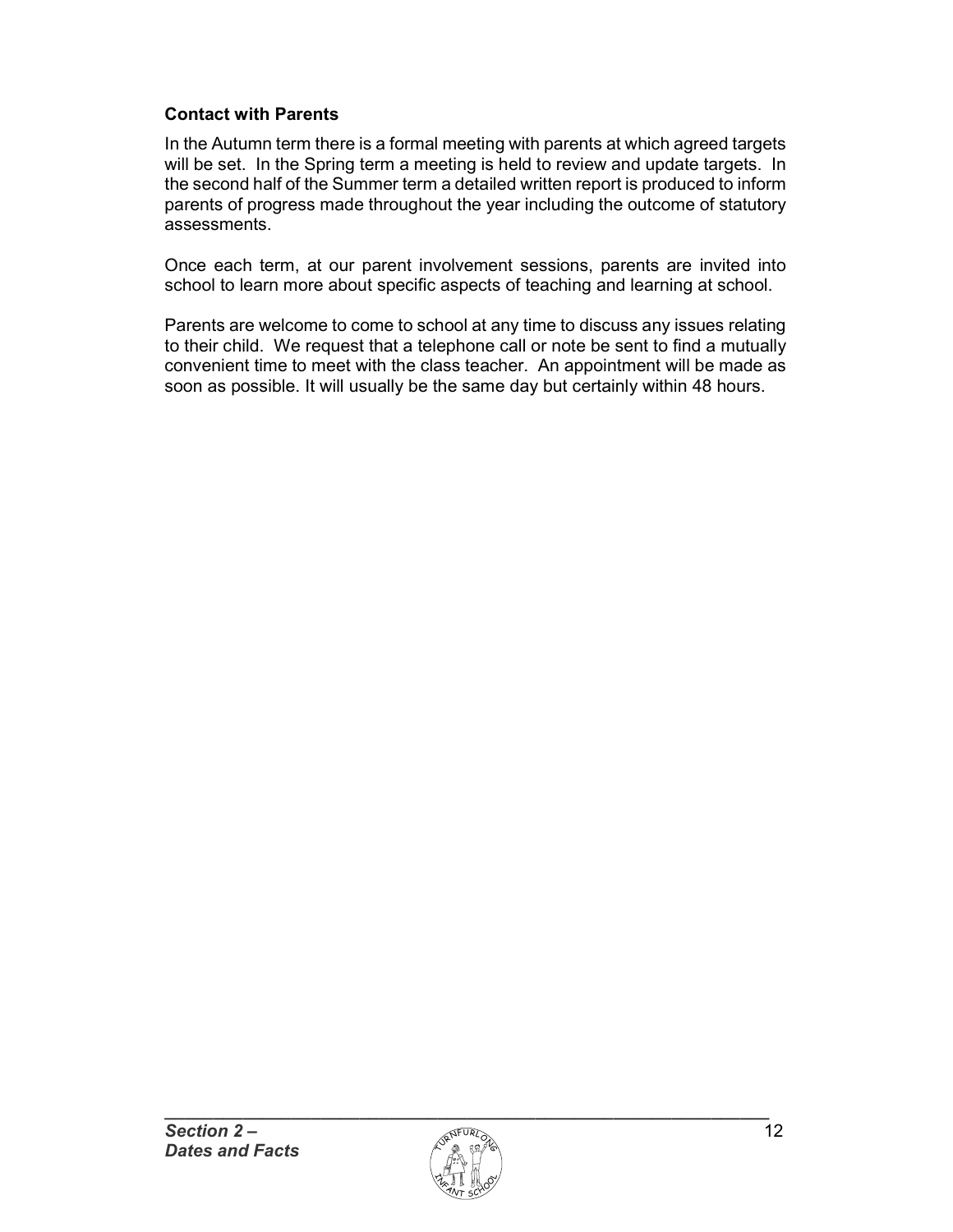## School Uniform

Uniform is not compulsory within the school, although it is worn by the majority of children. All items of clothing and other articles should be clearly named.

| Girls:      | Winter  | Grey skirt, pinafore dress or trousers<br>Red or white blouse / polo shirt<br>Red jumper, sweatshirt or cardigan<br>Red / grey striped tie (optional)                                           |
|-------------|---------|-------------------------------------------------------------------------------------------------------------------------------------------------------------------------------------------------|
|             |         | <b>Summer</b> Red and white check or striped dress or skirt                                                                                                                                     |
| <b>Boys</b> | Winter/ | Grey trousers or shorts<br><b>Summer</b> White or grey shirt / white or red polo shirt<br>Red/grey striped tie (optional)<br>Red jumper or sweatshirt<br>Red or white polo shirt<br>Grey shorts |

Available from Bucks Schoolwear Plus, The Vale Industrial Estate,Southern Road, Aylesbury and PL Schoolwear, 56 Edison Road, Aylesbury

Red Fleece Red sweatshirt embroidered with school name Red cardigan embroidered with school name Red/grey elasticated tie, suitable for boys and girls Book bag PE bag Sun hat

Trainers should not be worn for school.

PE – shorts, T-shirt, and slip on / Velcro plimsolls to be kept in school in a drawstring bag.

If children have pierced ears they should only wear studs to school, and should not wear earrings on PE days unless they are able to remove and replace them by themselves. We recommend that if you are planning for your child to have their ears pierced that it is done at the start of the summer holiday.

Children are allowed to wear a wrist watch as long as it does not distract them from their learning. No other form of jewellery should be worn to school.

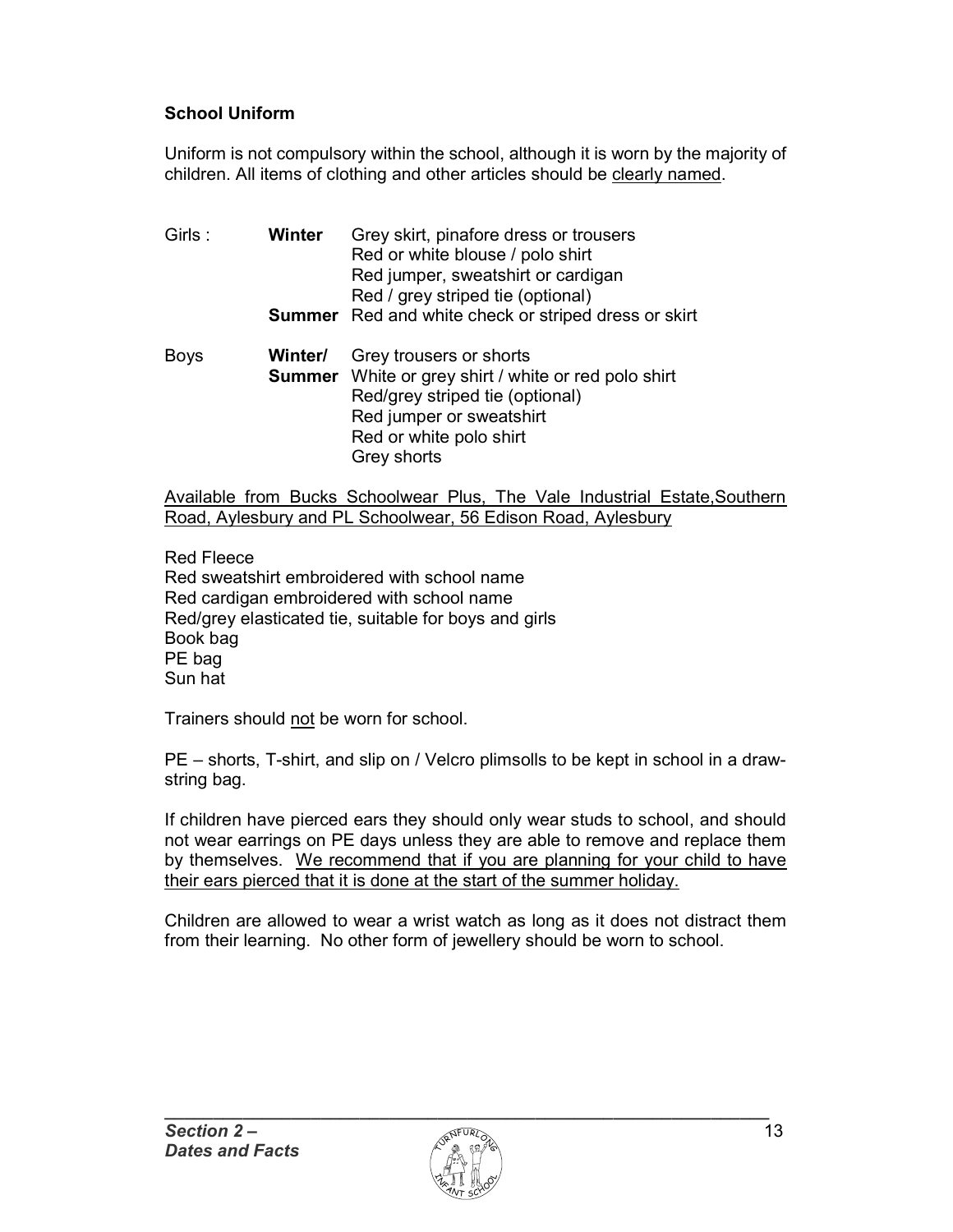## Special Educational Needs

Turnfurlong Infant School is an inclusive school. Children with Special Educational Needs (SEN), including children of very high ability, are integrated into the classroom and taught by their class teacher. Identification and assessment of need should take place at the earliest opportunity and provision is made by the most appropriate agency working in partnership with the child's parents. Our school has a teacher with special responsibility for children with SEN. This is our SENDCo, Special Needs & Disability Co-ordinator.

The school works to a staged model of Special Educational Needs in line with the Department of Education's Code of Practice and LA policy. We ensure that parents are involved through the stages. Progress is monitored and provision is reviewed regularly. The local offer is on the school website (under 'Our School - Statutory Information').

## Equality of Opportunity

It is the policy of the school to ensure that all its pupils receive an equitable, appropriate and effective education. Class teachers are responsible for the educational, social and emotional development of the pupils in their care and are encouraged to ensure that equality of access is provided at all times and to all groups and individuals within the school regardless of culture, ethnic or gender considerations:-

- Boys and girls are expected to follow the same curriculum and to participate together in all curricular and extra-curricular activities.
- When organising the content of schemes of work within the curriculum, staff are asked to take into account the diversity of pupils' cultural experience.
- Children with disabilities will be treated equally and any provision that the school can provide, dependant on their individual needs, will be provided.
- Pupils are encouraged to explore and share the ideas, opinions and interests which can derive from their particular cultural experiences and backgrounds.
- The content of work offered in the school is provided from a wide range of sources and is selected so that it engages pupils' feelings as well as giving them information and teaching them new skills.
- The curriculum aims to create an understanding of, and interest in, different environments, societies, systems and cultures across time and space.
- Whenever possible pupils are encouraged to recognise that each society has its own values, traditions and styles of everyday living which they should consider in the context of that society as well as in their own.

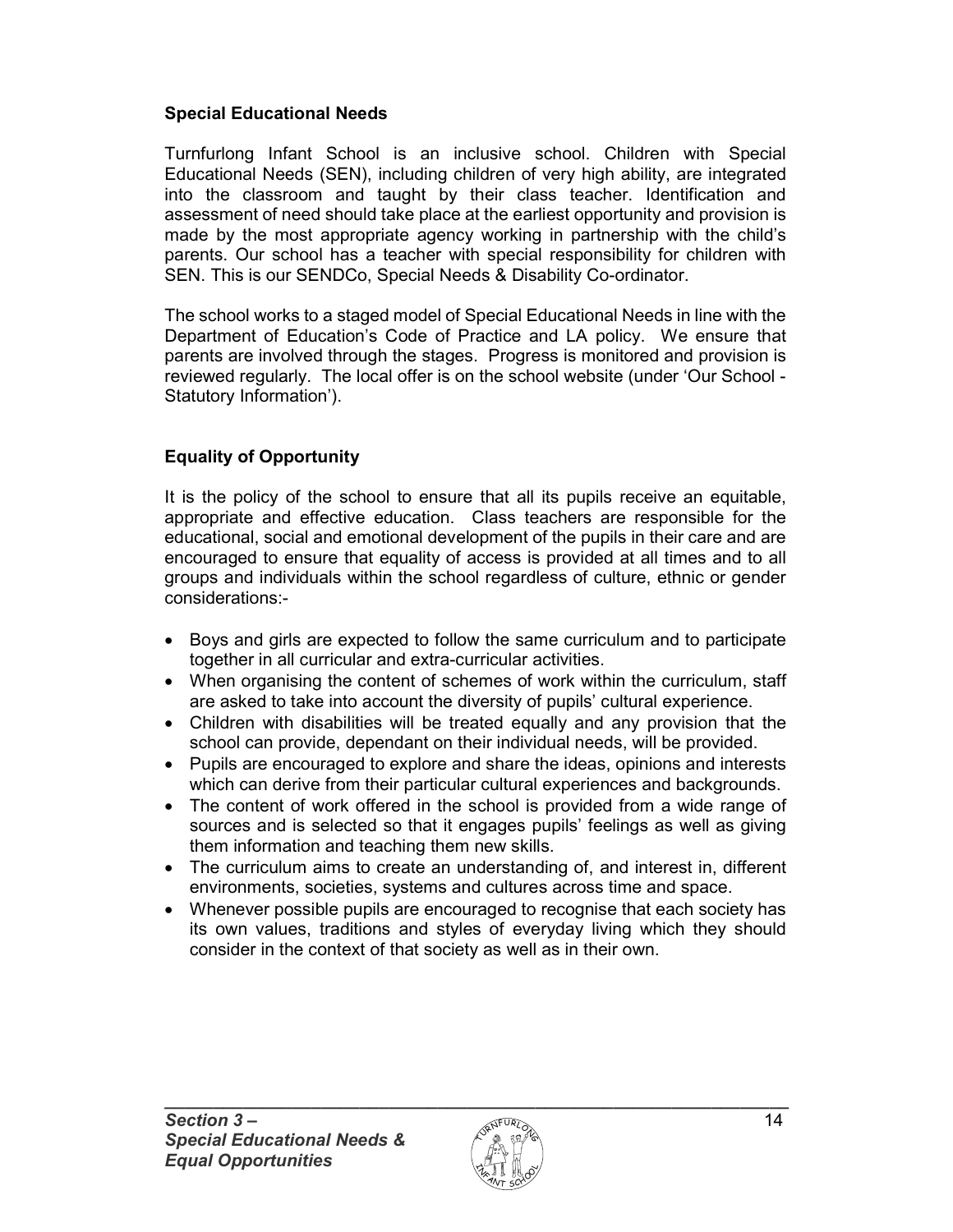## Children with English as a Second Language

Over 20 different languages are spoken by families attending our school. We are a school that is culturally and ethnically diverse! Some bilingual children are confident English speakers when they arrive at school but other will children need additional support with their English language skills. We ensure that pupils who are learning English as a second language are given appropriate support. This enables them to access all aspects of the curriculum.

## Countering Racism

All pupils, staff and parents assisting in school are expected to show respect for all people of all races and cultures. The school will not tolerate racist actions which are clearly hurtful to others and which contravene the Equalities Act. Appropriate disciplinary action will be taken against any person who participates in racist actions.

Any pupil, parent or member of staff witnessing a racist incident, whether directed to them personally or towards others should report the matter immediately to the Headteacher or to the School Governors. The policy has been agreed by the governors and staff of the school and will be reviewed annually.

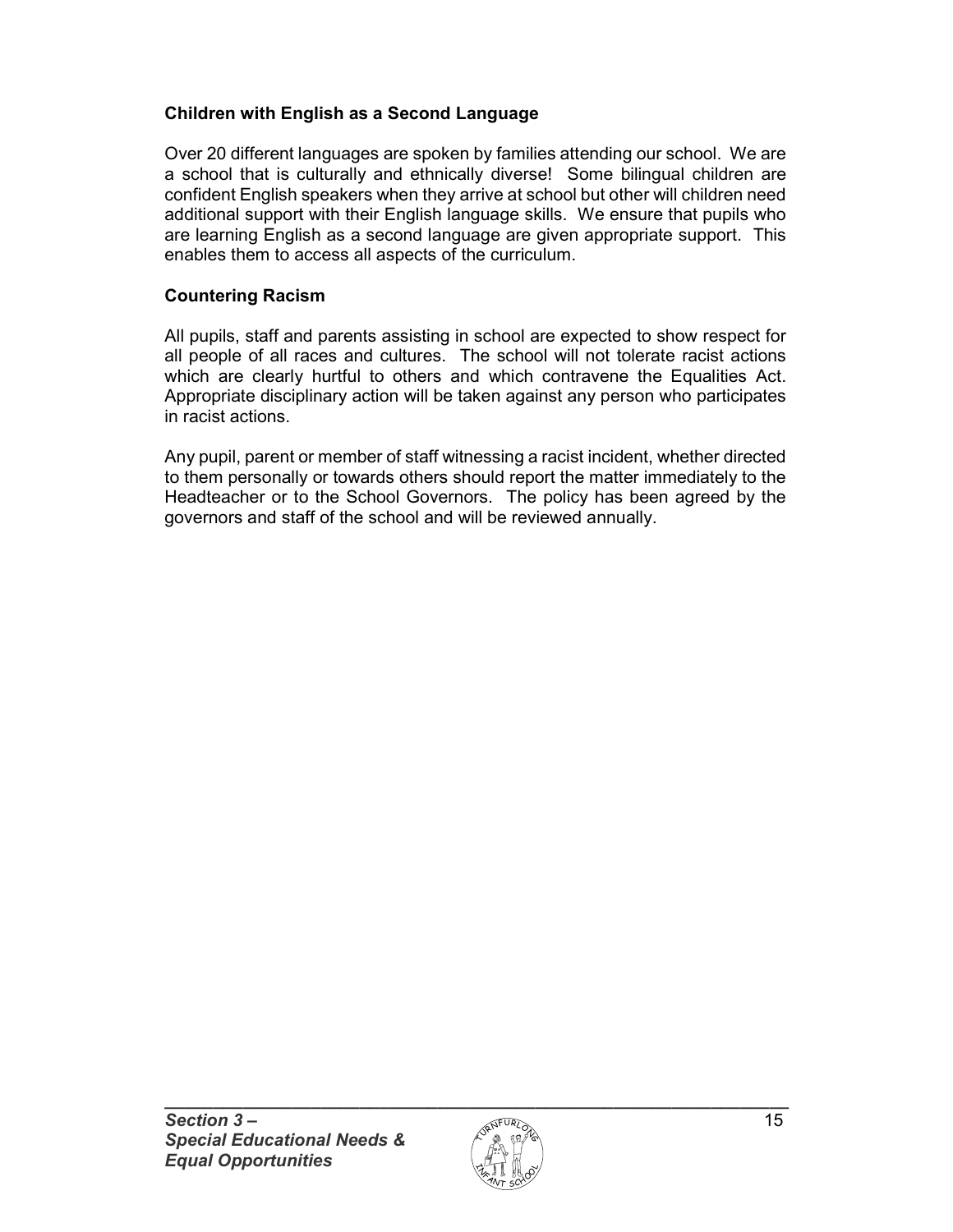## Aylesbury Learning Partnership (ALPs)

In September 2013, in partnership with The Grange School, Turnfurlong Infant School became part of the Aylesbury Learning Partnership (ALPs). ALPs is a cooperative trust. In 2017 Turnfurlong Junior School joined the partnership. Trust Schools are a type of school that have the opportunity to be supported by a Charitable Trust, whilst still being part of the Local Authority family of schools. The Co-operative Trust strengthens our drive for continuous improvement, in particular through engaging more closely with the local community.

Our three schools are committed to working together in partnership with each other and with our students, parents, and the wider community we seek to serve. We believe that being a Co-operative Trust helps us to develop further our community to make our schools even better.

The Trust supports the work of the schools within the partnership and is based upon strong, co-operative principles. These principles underpin the work of the Trust which we believe strengthens the work of our schools even further. The trust has the following shared vision and values:

## TAKING EDUCATION TO NEW HEIGHTS

- Achieving aspirational aims
- Learning together to enhance our community
- Providing positive futures for our children and families
- Securing success through co-operation

As a Co-operative Trust, our trust has adopted the values and principles of the co-operative movement. Co-operatives are based on the values of self-help, selfresponsibility, democracy, equality, equity and solidarity.

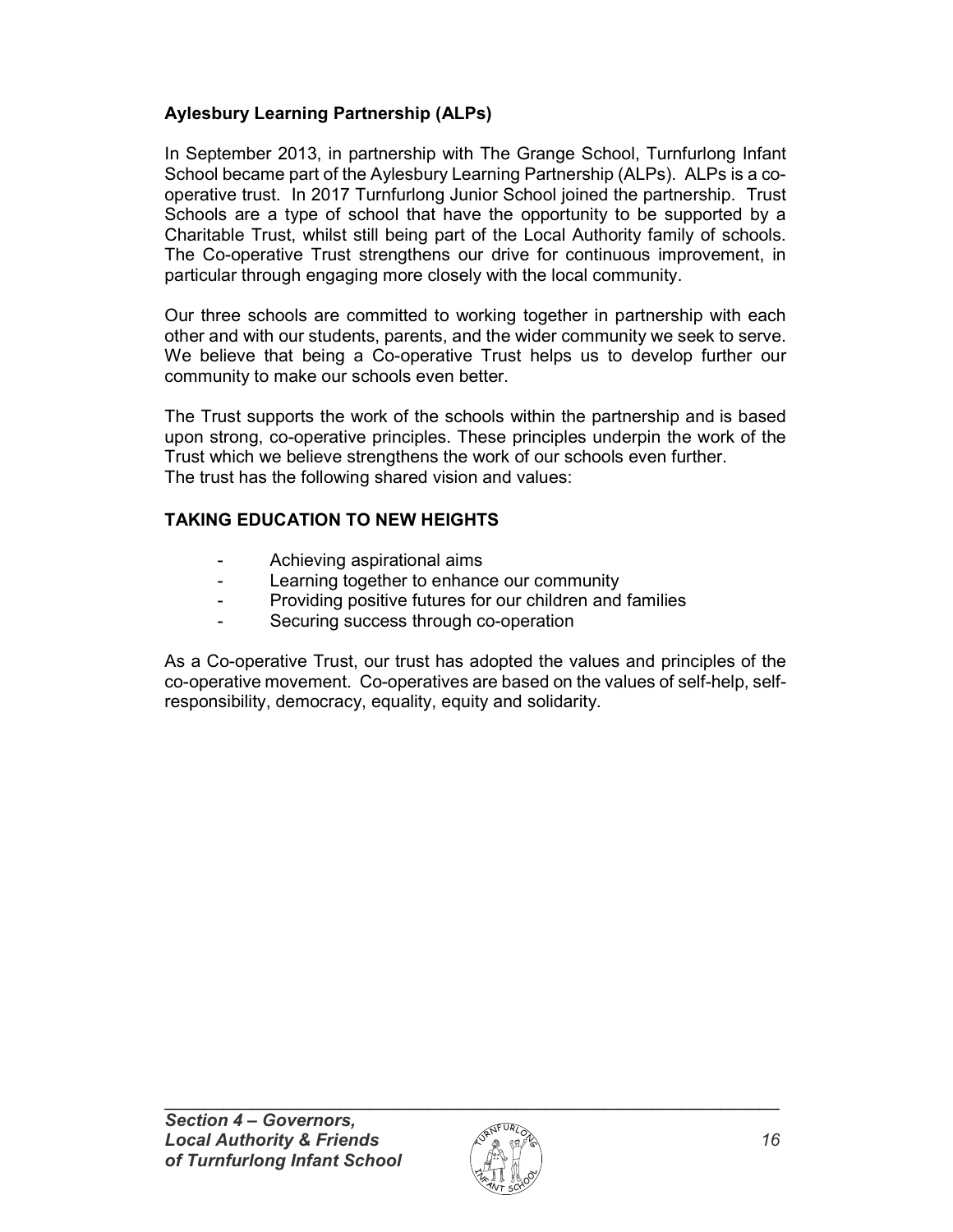## Our Governing Body

The Governing Body is key to our school's development and performance and governors are actively involved in the life of Turnfurlong Infant School. Governors decide on the 'strategy' for the school, including the aims and values of the school. The strategy is the long term plan that provides a direction of travel for the school. Working closely alongside the Headteacher, they agree and scrutinise school improvement priorities, holding school leaders to account for children's progress and attainment. They have key responsibilities for Safeguarding and Health and Safety. Governors also agree all statutory policies that schools must have in place by law. Governors have a four year term of office. Minutes of Governors' meetings are available for parents and there is a Governors' section of the school website containing further relevant documents.

| Mr Lee Taylor             | Chair - Co-opted Governor      |
|---------------------------|--------------------------------|
| Mr Richard Lloyd          | Vice Chair - Co-opted Governor |
| Mrs Rebecca Ochiltree     | Headteacher                    |
| Mr Thurairatnam Ajirithan | Co-opted Governor              |
| Mrs Charlotte Austin      | <b>Foundation Governor</b>     |
| Mr Dean Burry             | Co-opted Governor              |
| Mr Mohammed Elshimi       | <b>Foundation Governor</b>     |
| Mrs Karen Henry           | <b>Staff Governor</b>          |
| Mrs Grace Hudson          | <b>Co-opted Governor</b>       |
| Mr Philip Ince            | <b>Parent Governor</b>         |

Mrs Rebecca Weymouth Clerk to the Governors

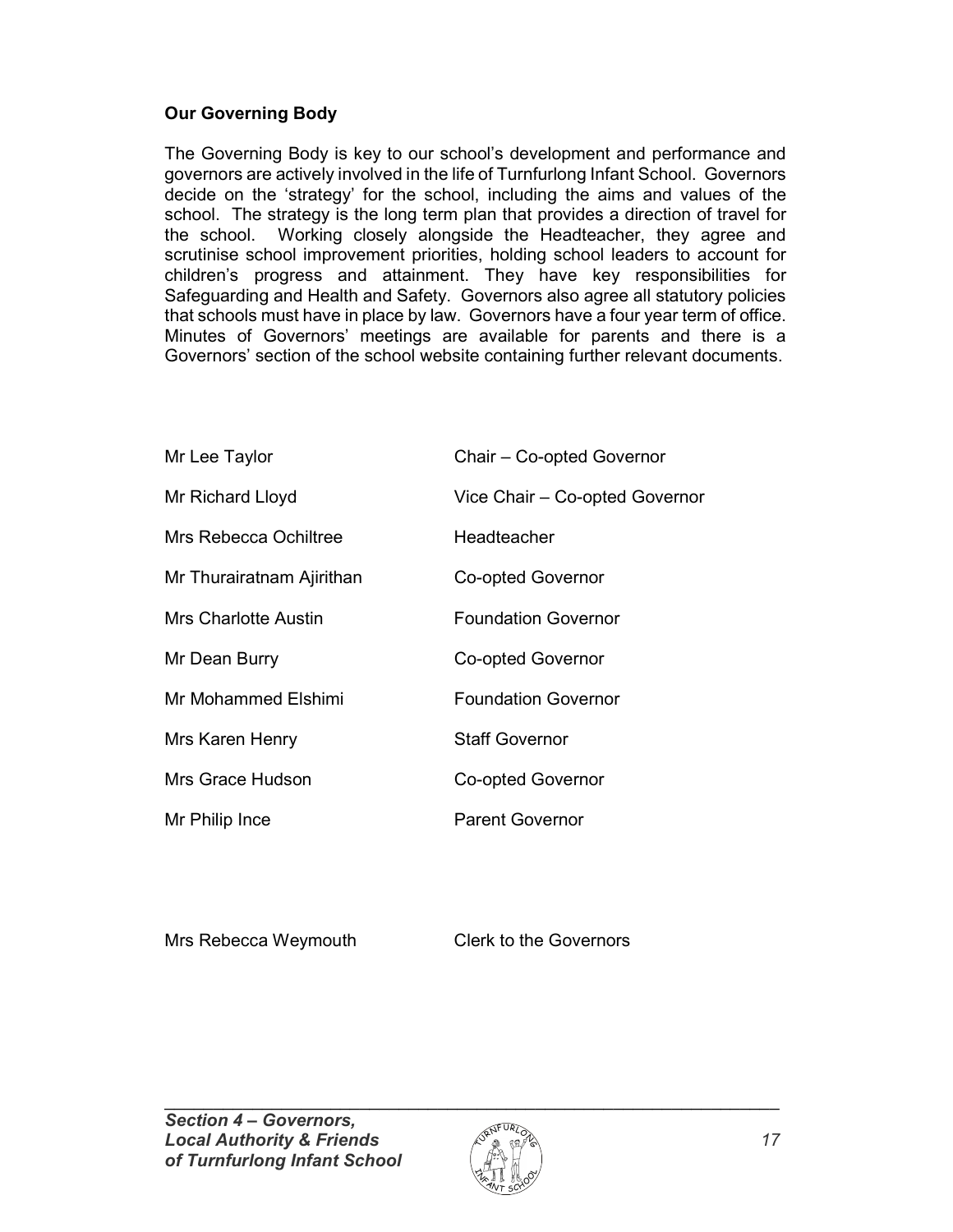## Admissions policy

Admissions are determined by LA policy. A booklet is produced by the LA to provide details of the admission process. Parents are encouraged to complete the admission form online (www.buckscc.gov.uk).

Children are admitted to the Nursery class in the term following their third birthday. Children may be able to start Nursery in the term following their second birthday, if they receive Government funding for 15 hours of free Early Years education and if a place is available.

Children are admitted to Primary School in the September following their fourth birthday. All children are entitled to a full-time place from the beginning of the Autumn term.

## Prospective parents

You are welcome to come and visit our school. If you would like to make a visit you will be given a conducted tour. We will show you the classrooms in which your children's year group are currently working in order that you have an insight into their learning environment.

All parents with children starting Reception in the Autumn are encouraged to come to school for a meeting with their child's teacher in the Summer term. This gives us an opportunity to find out all about your child before they start and for us to put faces to names. The children then have the opportunity to spend half a day in school when they will meet their future teacher, teaching assistant and classmates.

We also hold a more formal meeting for parents in the Summer term and this is led by the Headteacher. At this meeting information sheets are distributed about children starting school and ways parents can help prepare their child for school.

## Visiting our school

You will always find a welcome at Turnfurlong Infant School. Should you wish to visit the school, a telephone call would be greatly appreciated and an appointment will always be offered as soon as is mutually convenient.

When arriving at the school, no matter who you may have come to see, please come to the Infant School main door. Please use the entry intercom linked to the School Office where our secretary will be able to welcome you, give you a visitor's badge and locate the person you wish to see. This eliminates the worry of 'strangers' wandering about the building.

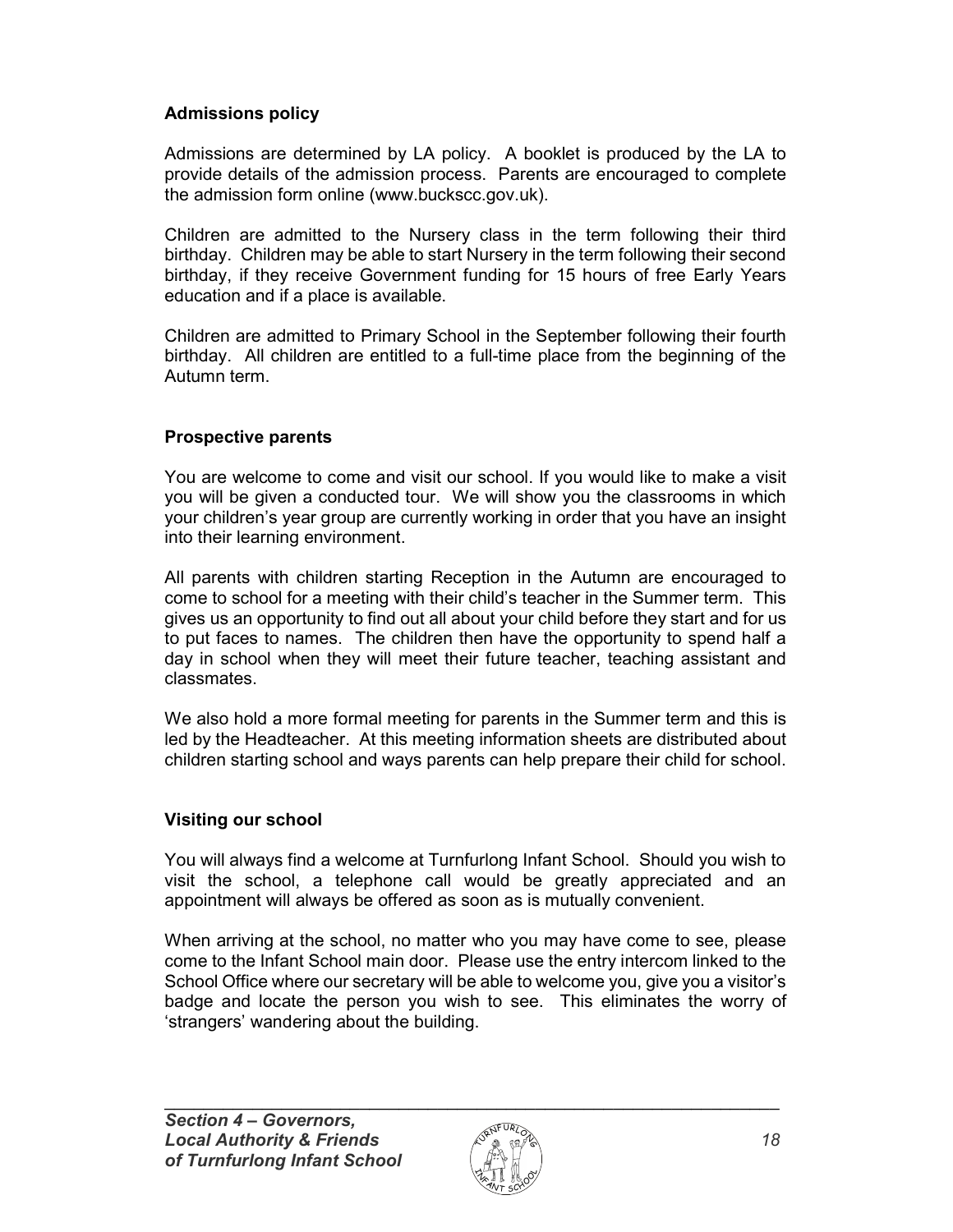## **Attendance**

Total attendance for the year 2020-2021 was 96% with 3.5% authorised absences and 0.5% unauthorised absences.

83% of pupils had at least one authorised absence.

## Local Education Authority

Buckinghamshire Council County Hall, Aylesbury, Bucks. HP20 1UZ Telephone: 0845 370 8090

## Friends of Turnfurlong Infant School (FoTIS)

This is a parents' and teachers' organisation which is administered by an annually elected committee. The aim of the association is to support the school and to promote social contact and liaison between school and home. It also provides social and recreational facilities for children and families

## Transfer to Junior School

Children living in the school's catchment area normally seek to transfer to Turnfurlong Junior School in the September following their seventh birthday. We must emphasise however that this is not a guaranteed place. The Year 2 and Year 3 teachers at both schools work closely together in order to ease transition for the children. This includes visits to the schools by teachers and children, shared assemblies and activity afternoons.

Children living outside catchment are not guaranteed a place at Turnfurlong Junior School. It is advisable for all parents to visit Junior Schools at the beginning of the autumn term that their child is in Year 2 in order to establish the most appropriate school for their child.

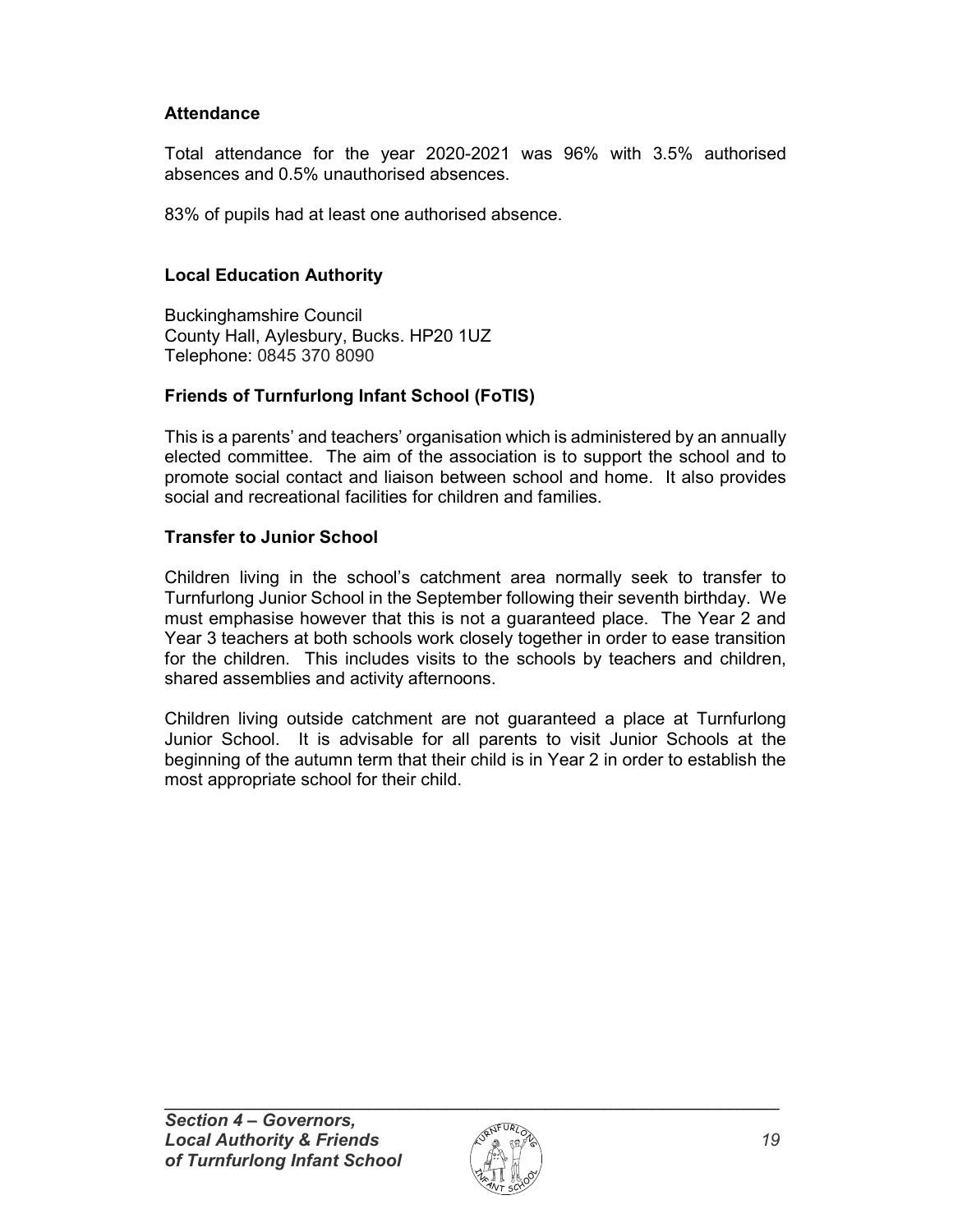## Traffic and Parking

We ask for parents' co-operation in taking the utmost care to reduce traffic dangers near the school and to walk to school whenever possible. To live within the catchment area means living within walking distance.

Parents who live outside the catchment area should park some distance from school in order that they can walk at least some of the way. This provides the opportunity to teach road safety.

Parents who have to use their cars should not park on, or use, the yellow zig zag lines or the grass verges as a dropping off point. This is illegal and car numbers are given to the police leading to the possible prosecution of the owner.

## Complaints Procedure

This sets out the school's procedure for addressing complaints. A copy of this procedure is available for all parents to read and is available on the school website (Our School – Statutory Policies). Please note that this procedure does not apply to issues concerning the curriculum, collective worship, admissions, exclusion appeals, decisions about your child's special educational needs, or grievances by school staff. Most complaints are best dealt with informally. If you have any concerns, please discuss the matter with your child's class teacher at the earliest opportunity.

## Freedom of Information and Subject Access Requests

The school's Data Protection Officer will respond to requests made under the Freedom of Information Act 2000 and the General Data Protection Act 2016.

All requests must be in writing, must state clearly what information is required and must provide the name of the person with an address for correspondence.

Our **Privacy Notice** regarding use of personal data can be found on the school website:

www.turnfurlong-inf.bucks.sch.uk under 'Our School - Statutory Policies'.

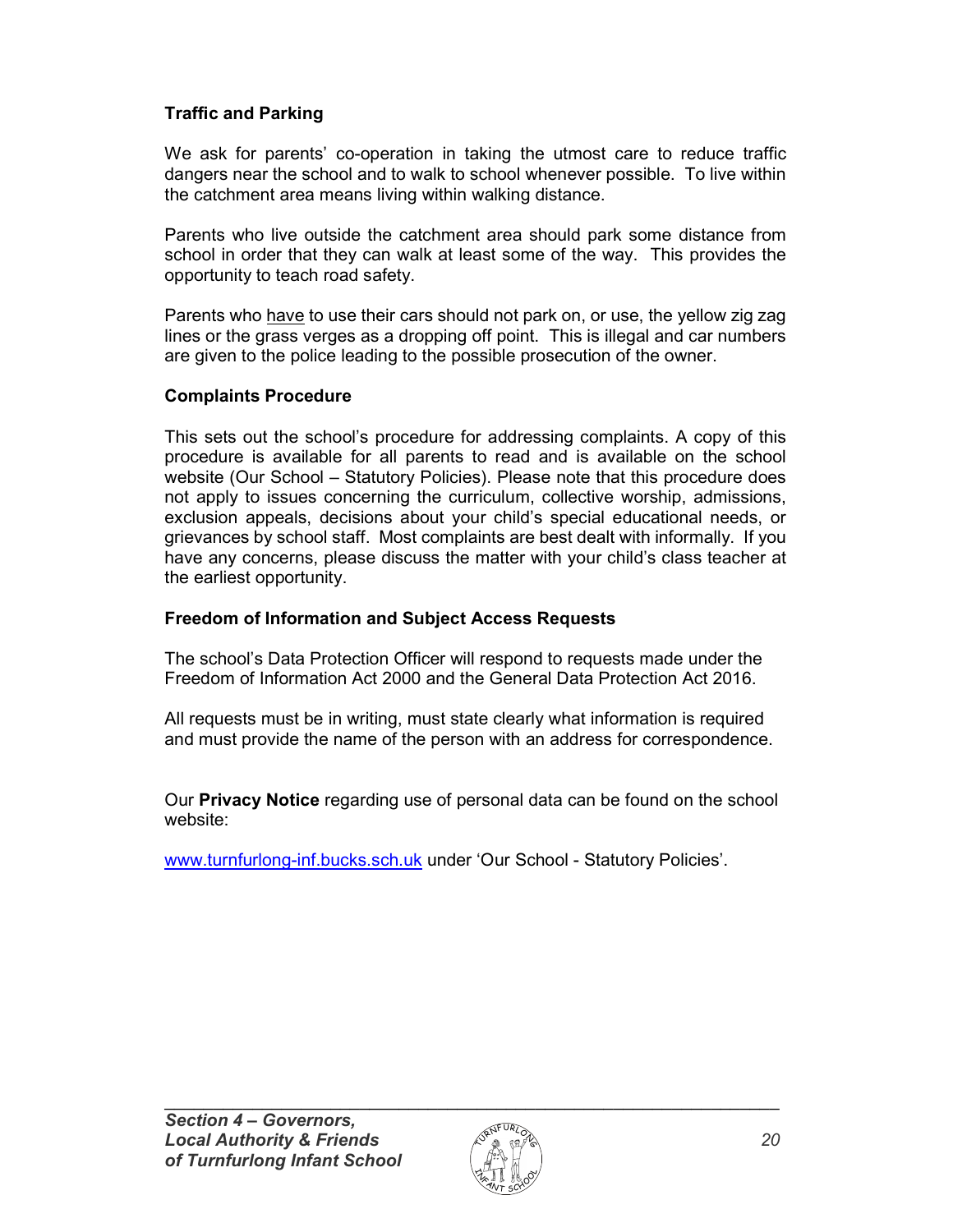#### APPENDIX A

## Charging for Educational Visits

The Governors and Headteacher consider it important to maintain the level of educational visits and activities in our school. They form an integral part of the curriculum, stimulating children's interest and providing a valuable background to their work.

The Education Reform Act 1988 has required Governing Bodies to declare a charging policy for the activities as set out below:

- a) That where activities take place in school session time parents will be invited to make voluntary contributions towards the cost of the proposed activity on a pro-rata basis, but that a pupil will not be debarred from taking part in that activity because her / his parents cannot, or will not, contribute. Insufficient voluntary contributions will cause the proposed activity to be cancelled. The decision to cancel a proposed activity will be taken by the Headteacher in the light of responses received. Parental contributions will be returned if a visit or activity is subsequently cancelled.
- b) That where activities take place outside school session time, charges should continue to be levied, where appropriate.
- c) That any application for a full or partial refund of charges be considered by the Headteacher.
- d) That appropriate charges will be made for ingredients and materials where parents have indicated in advance that they wish to own their child's finished work. Parents will be informed in advance if contributions are necessary.
- e) That parents will be required to meet the cost of breakages and damage where this is a result of their child's behaviour or carelessness.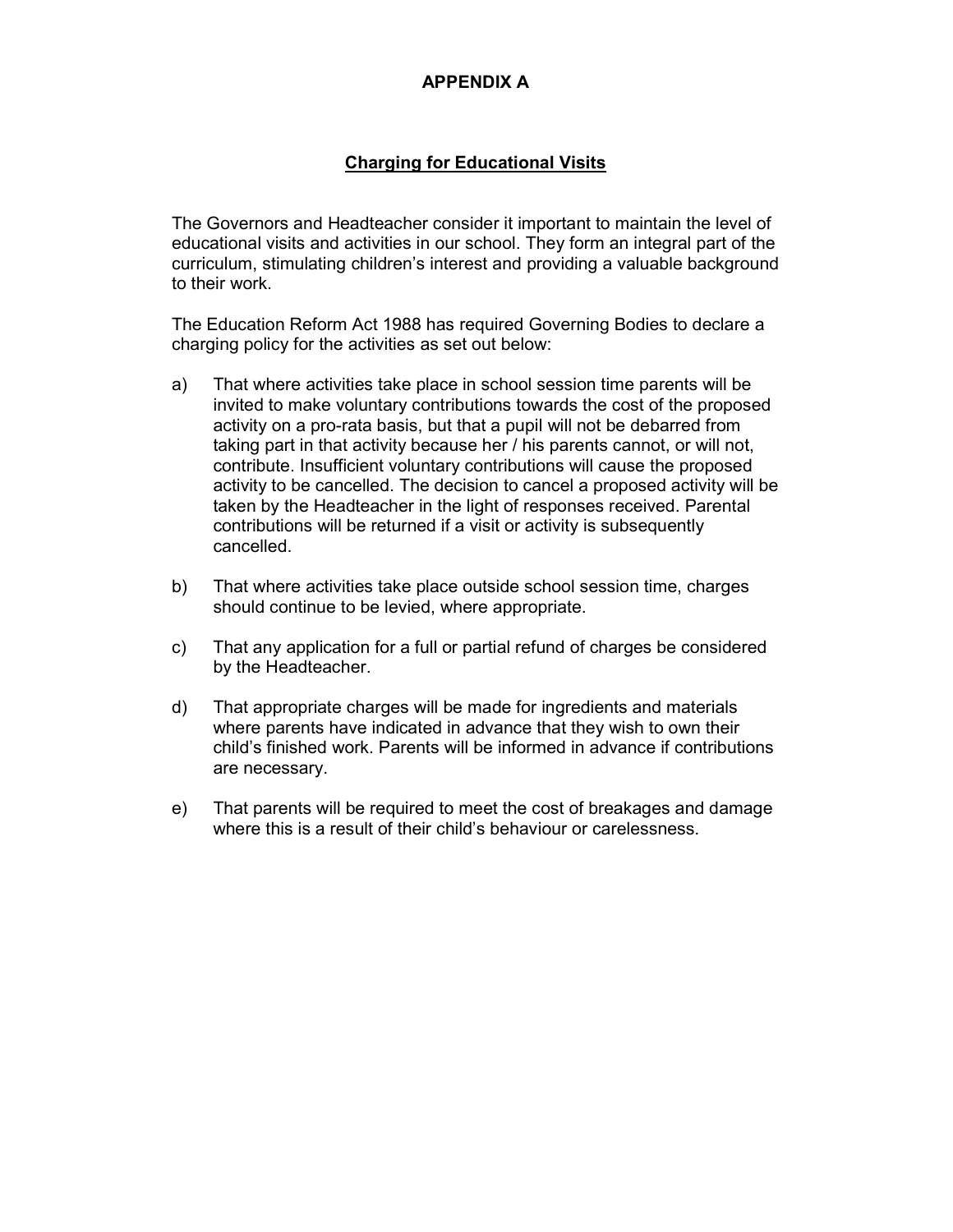#### APPENDIX B

#### Emergency Closures Procedure

 This policy concerns the forced closure of the school and the steps which will be taken to advise parents of the closure and measures taken to ensure the safety of children.

- 1. If circumstances prevent the opening of the school, its closure will be announced on the county website www.buckinghamshire.gov.uk and the local radio stations, and a text message will be sent to parents via ParentMail.
- 2. A notice will be placed on the school gate.
- 3. If a closure is necessary at the commencement of a session and children arrive at school without parents, they will be supervised by the school until their parents can be informed. If the school premises are unavailable through some cause they will be housed in Turnfurlong Junior School. If the same circumstances force the closure of the Junior School then they will be accommodated at the Grange Secondary School and their location indicated by a notice on the school gate.
- 4. A register of those children who report to school will be maintained.
- 5. Children will remain with members of staff until the end of the school day or until collected by a parent or a parent's representative.
- 6. If a closure becomes necessary during the school day children will be moved as circumstances dictate, either to Turnfurlong Junior School or to the Grange Secondary School.
- 7. Announcements of the closure will be broadcast on the local radio stations and a notice advising parents will be placed on the gate. Children will be supervised in their new location until the end of school or until they are collected by a parent or a parent's representative. No child should be collected without informing the member of staff responsible in order that the child can be removed from the register.

A current list of pupils on roll and emergency contact numbers will be maintained off the school premises, to be available if access to the school premises is not permitted. A copy for this purpose will be held by the Headteachers, together with class lists.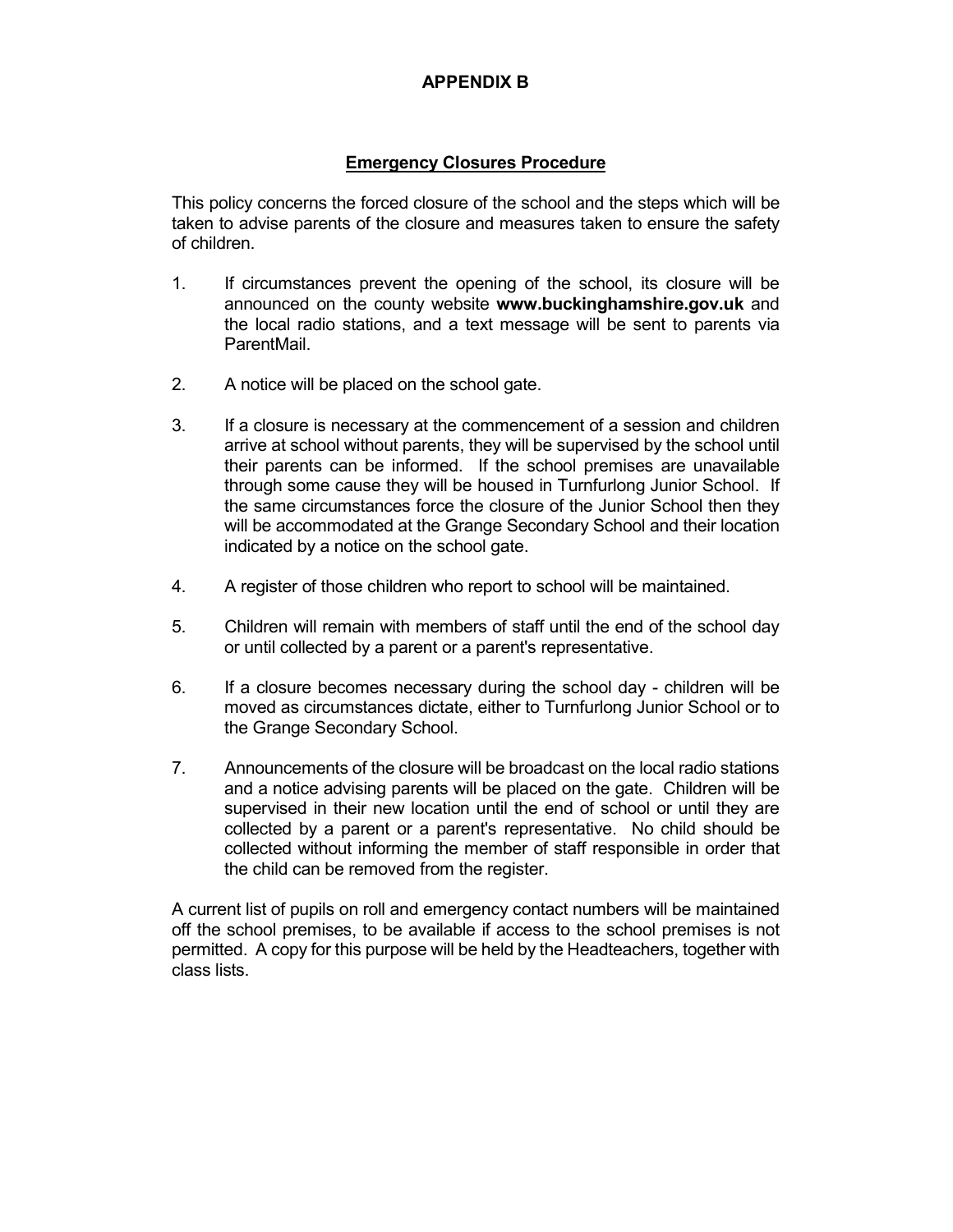## APPENDIX C

Turnfurlong Infant School statutory assessment data – July 2019

| Early<br>Years<br>Foundation Stage<br>2019     | All   | Girls | <b>Boys</b> |
|------------------------------------------------|-------|-------|-------------|
| % Achieving Good<br>Level of<br>Development ** | 72.2% | 75%   | 58%         |

Average point score\*: 37.2

\*The average point score calculates children's attainment 'point score' in all areas of learning in the EYFS; Personal, Social and Emotional Development, Communication and Language, Physical Development, Literacy and Maths, Understanding of the World and Expressive Arts and Design.

\*\*Good Level of Development is achieved when a child is attaining 'as expected' in all of the following areas of learning; Personal, Social and Emotional Development, Communication and Language, Physical Development, Literacy and Maths.

Our 2019 outcomes show significant improvement from 2018, when the percentage of all children achieving a Good Level of Development was 64%.

| Year 1                              | All | Girls | <b>Boys</b> |
|-------------------------------------|-----|-------|-------------|
| % Phonics<br>screening test<br>pass | 91% | 93%   | 90%         |

Our 2019 outcomes show improvement from 2018, when the percentage of all children passing was 87%. Where children do not pass the Year 1 phonics test they take it again in Year 2 with their SATs.

| Year 2                                         | All | Girls | <b>Bovs</b> |
|------------------------------------------------|-----|-------|-------------|
| ∣ % Phonics<br>screening test<br>pass (retake) | 91% | 100%  | 86%         |

| Year 2                          |              | All | Girls | <b>Boys</b> |
|---------------------------------|--------------|-----|-------|-------------|
| Working at<br>expected<br>level | Reading      | 82% | 85%   | 77%         |
| Working at<br>expected<br>level | Writing      | 76% | 85%   | 65%         |
| Working at<br>expected<br>level | <b>Maths</b> | 83% | 89%   | 77%         |
| Working at<br>greater<br>depth  | Reading      | 47% | 51%   | 42%         |